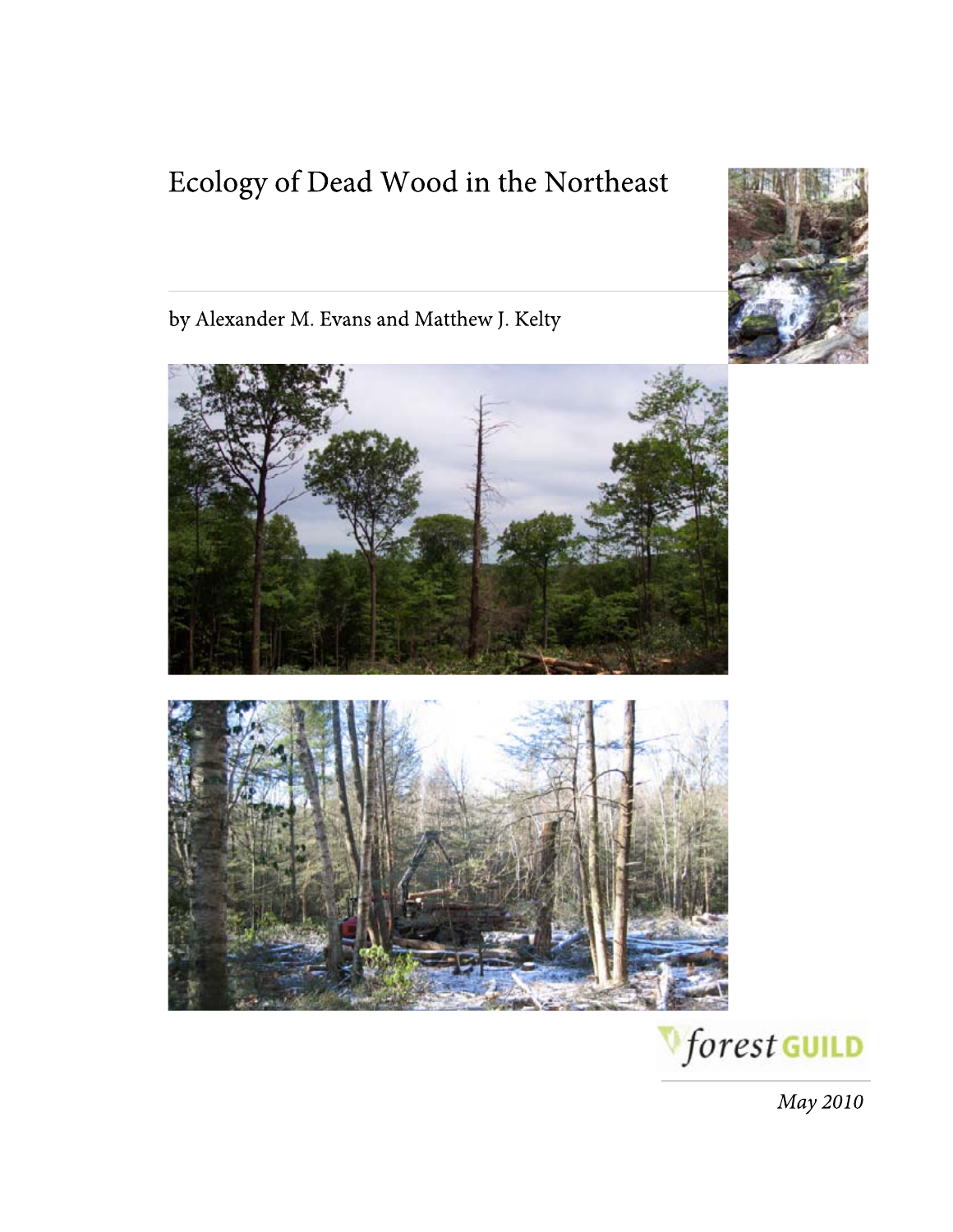

This report was prepared with support from the Northern Forest Investment Zone of the U. S. Endowment for Forestry & Communities, the Massachusetts Department of Energy Resources as part of the Manomet Center for Conservation Science's Biomass Sustainability and Carbon Policy Study, the Betterment Fund, and the Merck Family Fund.

The authors gratefully acknowledge the helpful reviews of this report by Dr. Jeff Benjamin, University of Maine and Dr. Ann Camp, Yale School of Forestry and Environmental Studies.

*The Forest Guild practices and promotes ecologically, economically, and socially responsible forestry—"excellent forestry"—as a means of sustaining the integrity of forest ecosystems and the human communities dependent upon them.* 

Forest Guild PO Box 519 Santa Fe, NM 87504 505-983-8992 www.forestguild.org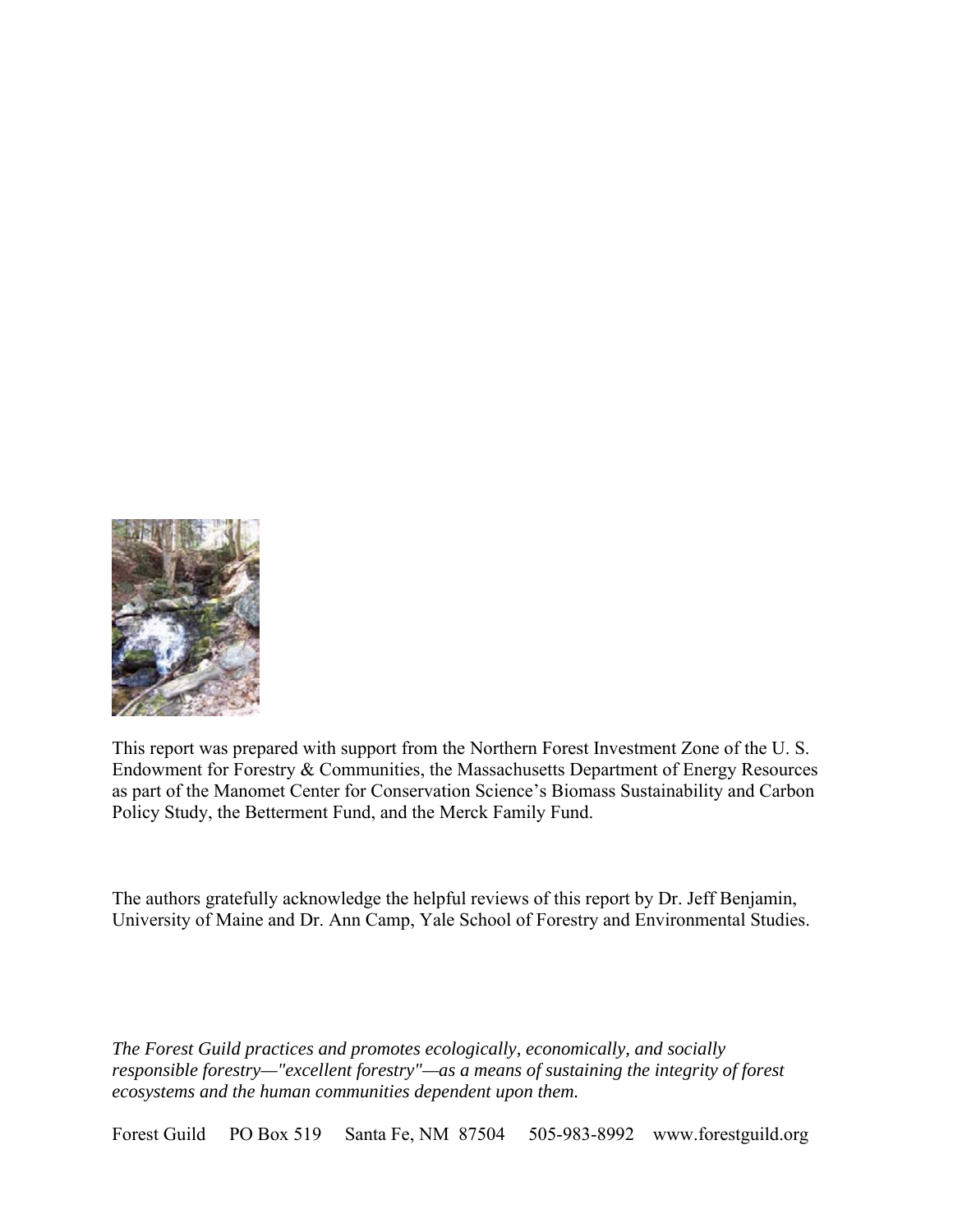# **Table of Contents**

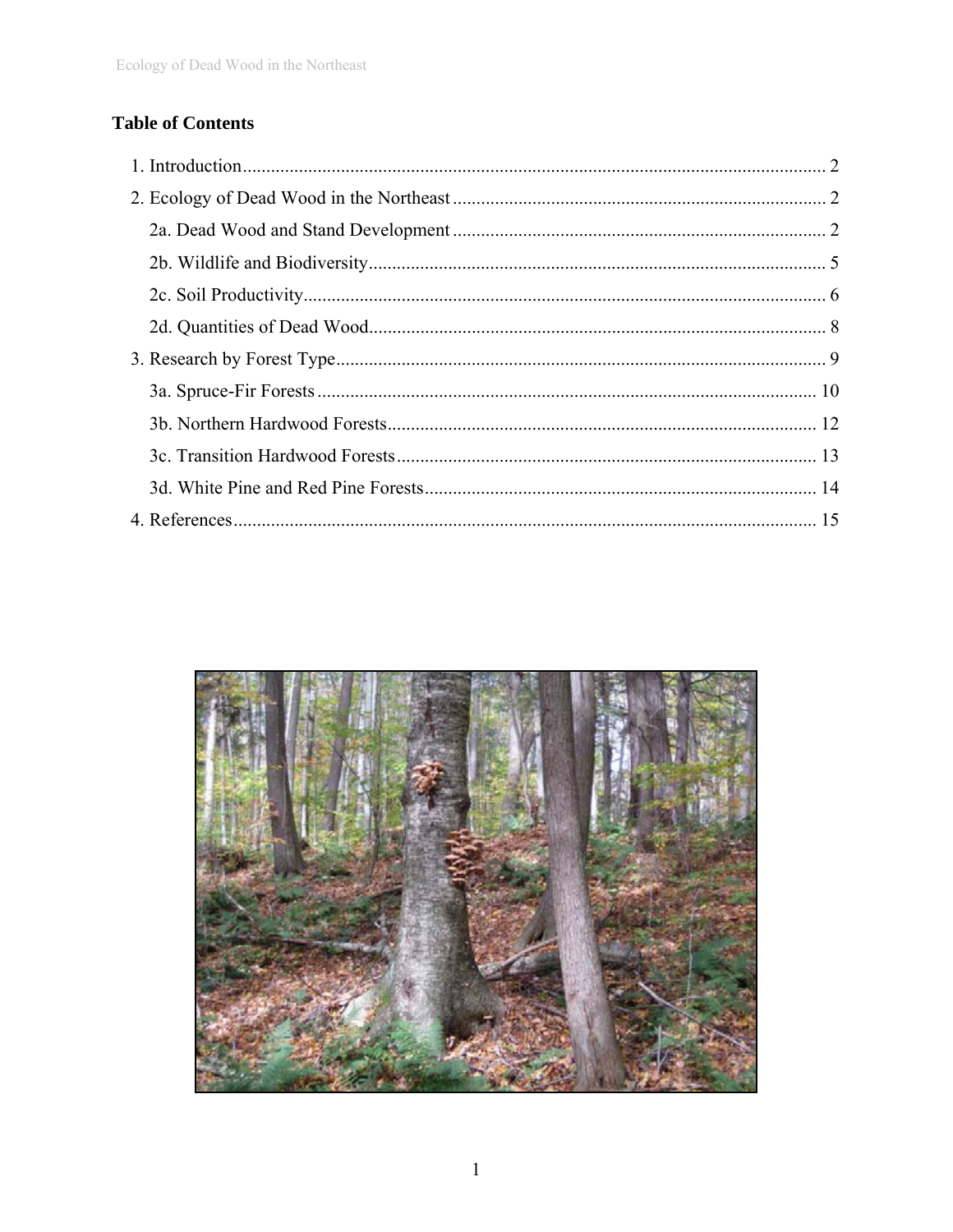# <span id="page-3-0"></span>*1. Introduction*

Although dead wood and decaying trees have historically had little commercial value, they do have substantial ecological value. This paper reviews the scientific literature to provide the background necessary to craft recommendations about the amount and type of dead wood that should be retained in the forest types of the northeastern U.S. Establishing the ecological requirements for dead wood and other previously low-value material is important because of the increased interest in this material for energy and fuel. More intensive extraction of biomass from the forest may impinge on the forest's ability to support wildlife, provide clean water, sequester carbon, and regenerate a diverse suite of plants.

This background paper covers the topics of dead wood, soil compaction, nutrient conservation, and wildlife habitat in temperate forests generally as well as in specific forest types of the Northeast. Complex issues related to carbon storage in forests and the climate impacts of using forest material for energy and fuel are very important and deserve an in-depth investigation beyond the scope of this paper. Similarly, this paper will not discuss the state of biomass harvesting in the U.S. (Evans 2008, Evans and Finkral 2009) or existing biomass harvesting guidelines (Evans and Perschel 2009) which have been addressed in other recent publications.

The goal of this background paper is to provide a concise summary that can inform discussions about biomass harvesting standards in the Northeast. However, it is important to note that this document makes no suggestions about how a biomass harvest should be conducted or what should be left in the forest after a harvest. Rather we have attempted to lay out the basic science on which recommendations can be built.

# *2. Ecology of Dead Wood in the Northeast*

## **2a. Dead Wood and Stand Development**

Dead wood is important not only in terms of total volume or mass in a stand, but also in terms of piece size ― usually measured as diameter at breast height (DBH) for snags (and for live trees) or diameter of the large end for down woody material (DWM). Large-diameter snags or down logs are important habitat for numerous animal species, persist for long periods, store nutrients, and provide substrate for seed germination.

The process of dead wood accumulation in a forest stand consists of the shift from live tree to snag to DWM unless a disturbance has felled live trees, shifting them directly to DWM. The graphs below (Figures 1, 2, and 3) show the general pattern of the production of dead wood in total amount and size. The data in these graphs are taken from research in northern hardwood forests (Gore and Patterson 1986, Goodburn and Lorimer 1998, Hale et al. 1999, McGee et al. 1999, Nyland et al. 2000). The 4 in (10 cm) diameter size is within the range of the minimum size used in most coarse woody material (CWM) inventories. Fine woody material (FWM) refers to smaller-sized dead material. The graphs depict the patterns for a stand that had been harvested as a conventional clearcut, leaving a large amount of small woody material (nearly all <10 in (25 cm) diameter), but no trees  $>4$  in ( $>10$  cm) DBH and no snags. The pattern is shown from just after the clearcut (age  $0$ ) – age 100 years, and in the old-growth condition.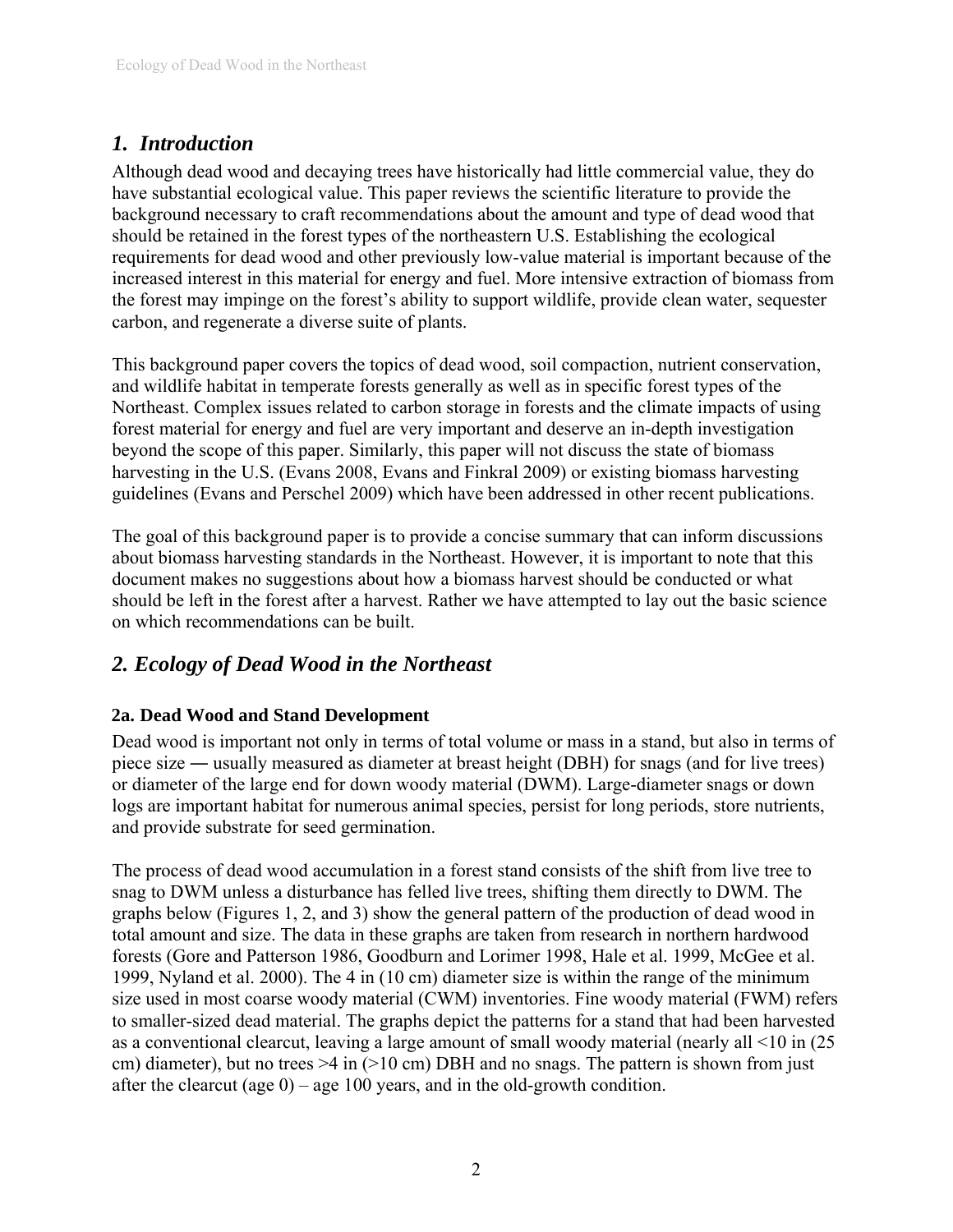



The young stand produces large numbers of trees  $(-600 \text{ stems/ac or } -1500 \text{ stems/ha})$  at age 30, and the intense competition among these trees causes mortality of smaller stems, which creates an increasing number of small snags [\(Figure 2](#page-5-0)). Trees begin to grow into 10 in (25 cm) DBH size by age 40, and trees of this size begin to dominate the stand by age 80. Snags of the 10 in (25 cm) DBH size begin to appear at age 60 as mortality of larger trees occur. Large live trees ( $>$ 20 in or  $>$ 50 cm) begin to appear at age 90 – 100, with snags of that size as well.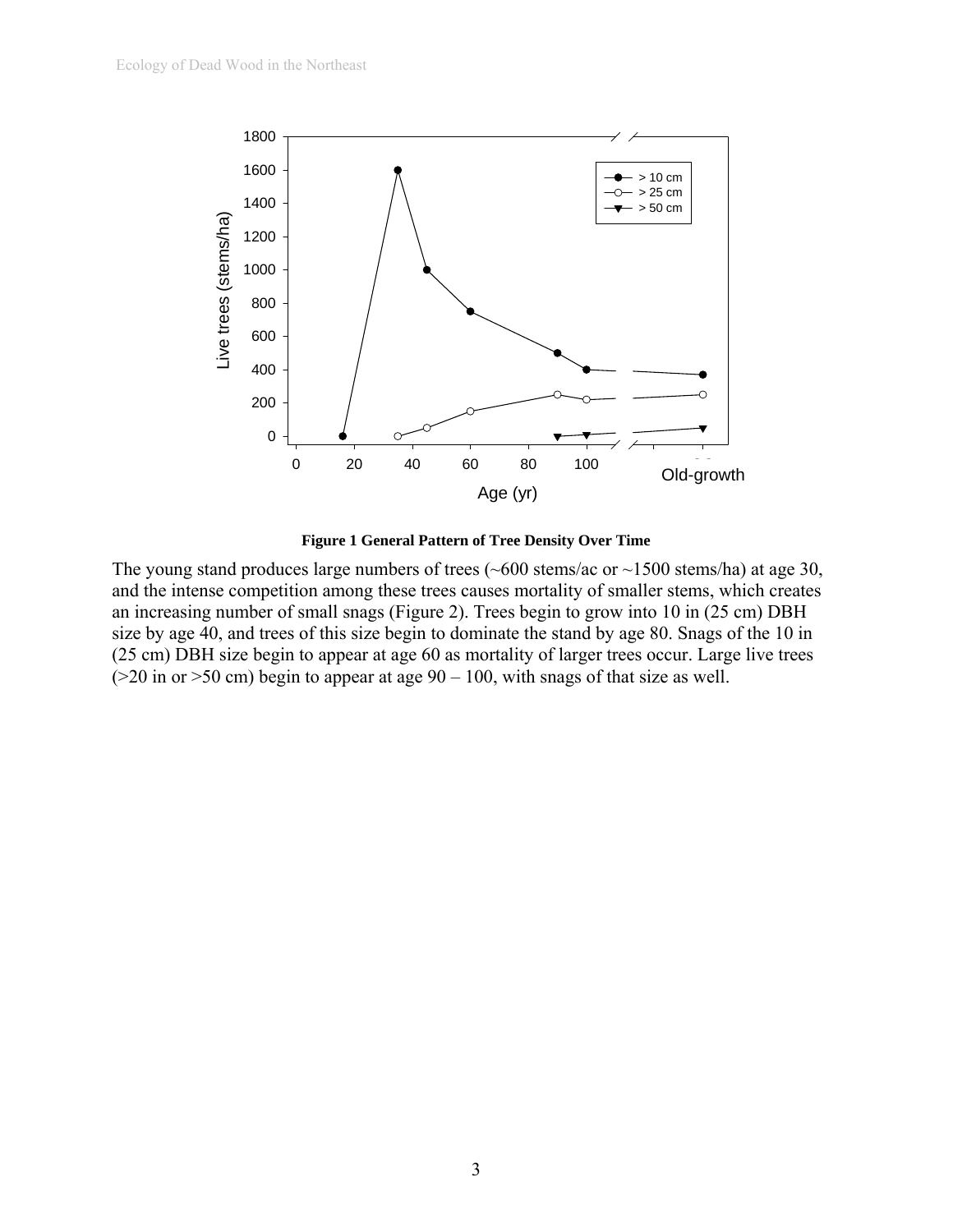

**Figure 2 General Pattern of Snag Density Over Time** 

<span id="page-5-0"></span>The large amount of DWM present just after the clearcut (which consists mostly of pieces <10 in (<25 cm) diameter) decomposes rapidly in the first 25 years and continues to decline in mass to age 40. From age 40 – 100 years, DWM increases as small snags fall, and then larger snags begin to contribute to DWM that include pieces  $>10$  in ( $>25$  cm) diameter. Very few large ( $>20$ in or >50 cm) pieces of DWM are produced. Large DWM often results from wind or other disturbances that fell large trees in the old-growth stage. Thus, large DWM tends to accumulate periodically from these disturbance pulses; whereas small DWM accumulates in a more predictable pattern in earlier stages of stand development.

This process produces the U-shaped pattern that is often described with a dearth of DWM in the intermediate ages [\(Figure 3\)](#page-6-1). This pattern shows the importance of retaining large live trees and large snags at the time of harvest; they will contribute large DWM to the forest floor throughout the development of the stand.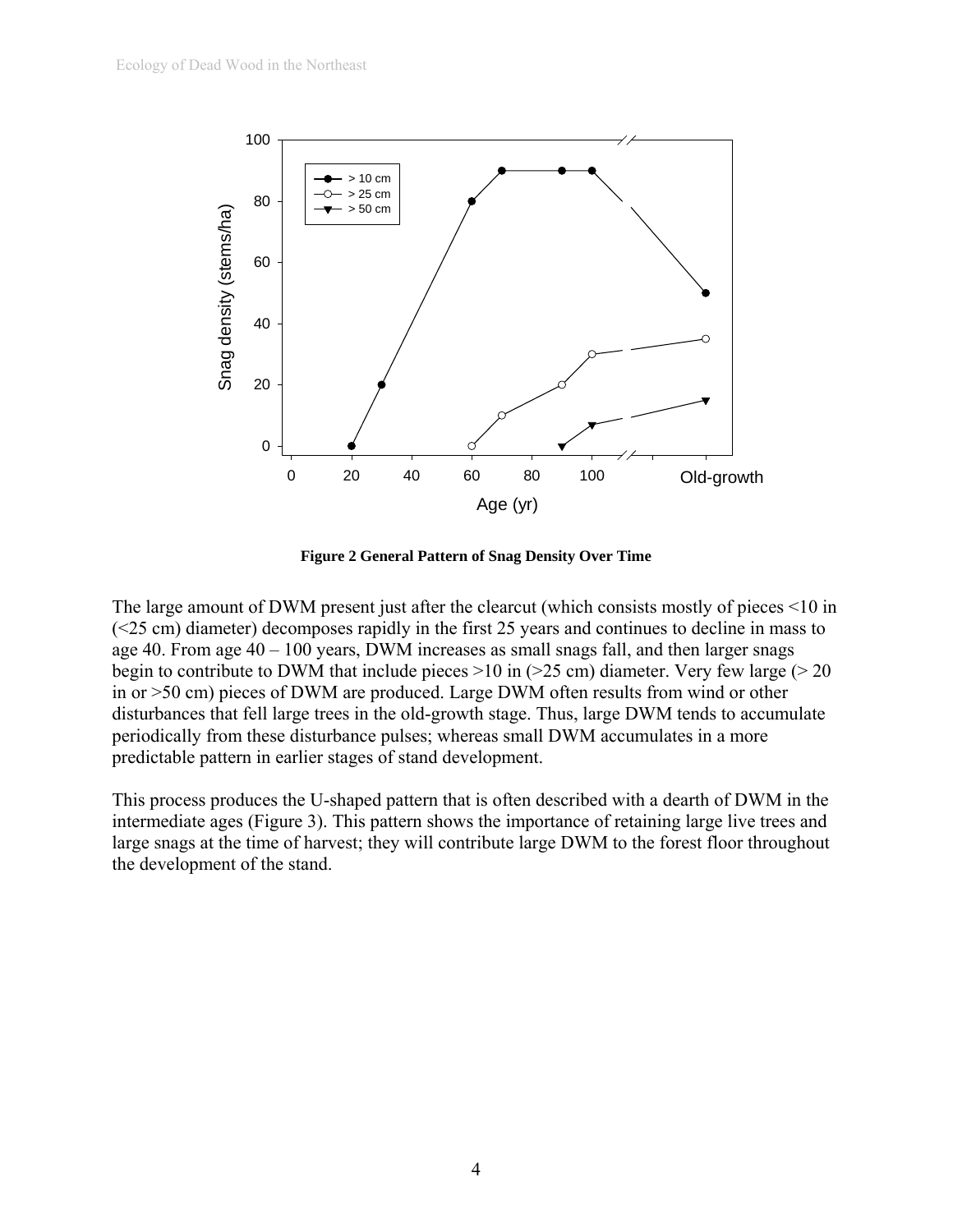<span id="page-6-0"></span>

**Figure 3 General Pattern of DWM Density Over Time** 

#### <span id="page-6-1"></span>**2b. Wildlife and Biodiversity**

Dead wood is a central element of wildlife habitat in forests (Freedman et al. 1996). Many forest floor vertebrates have benefited or depended on DWM (Butts and McComb 2000). In the southeastern U.S., more than 55 mammal species, over 20 bird species, and many reptiles and amphibian species were relying on dead wood (Lanham and Guynn 1996, Loeb 1996, Whiles and Grubaugh 1996) with similar numbers for the forests of the Pacific Northwest (Carey and Johnson 1995, McComb 2003). In New England, De Graaf and colleagues (1992) catalogued at least 40 species that rely on DWM.

Some examples of relationships between animals and DWM in the Northeast include a study showing that low densities of highly decayed logs (less than one highly decayed log/ha ) had a negative impact on red-back voles (*Clethrionomys gapperi*) in a northern hardwood forest in New Brunswick, Canada (Bowman et al. 2000). DWM retention increased spotted salamander (*Ambystoma maculatum*) populations in a Maine study (Patrick et al. 2006). While DWM is important habitat for red-backed voles in Maine, it did not effect populations at volumes as low as 543 ft<sup>3</sup>/ac (38 m<sup>3</sup>/ha; McCay and Komoroski 2004). The quantity of DWM had no effect on white-footed mice (*Peromyscus leucopus*) abundance in an Appalachian study, but at the microsite scale, mice were more often located near DWM (Marcus et al. 2002). Similarly, shrew (*Tupaia* sp.) showed minimal or no response to drastic decreases in the abundance of large logs in managed loblolly pine (*Pinus taeda*) forests of the southeastern coastal plain (McCay and Komoroski 2004) .

In aquatic environments, DWM provided crucial refuge from predation (Angermeier and Karr 1984, Everett and Ruiz 1993). Logs that fell in the water formed a critical component of aquatic habitat by ponding water, aerating streams, and storing sediments (Gurnell et al. 1995, Sass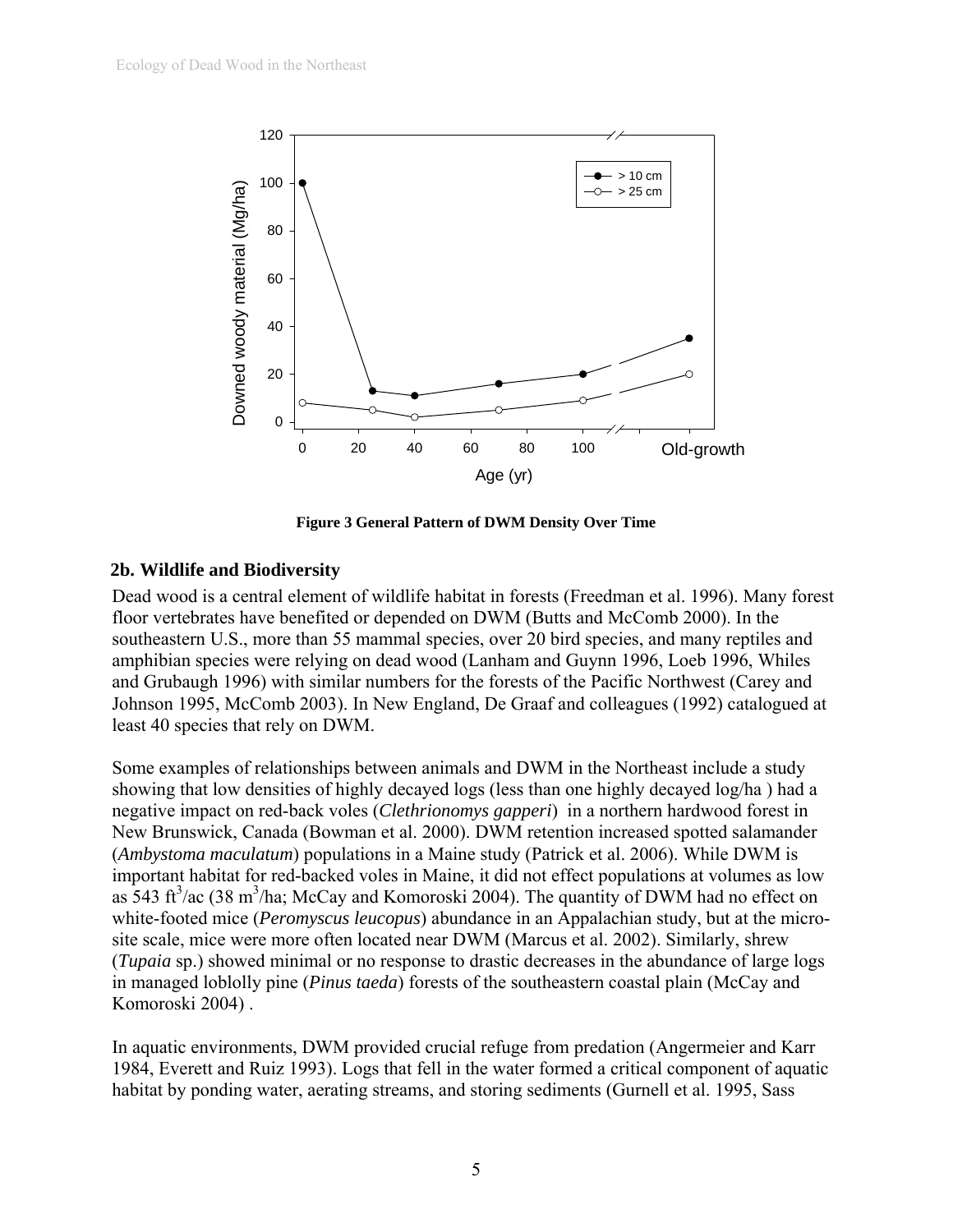<span id="page-7-0"></span>2009). In fact, removal of large woody material from streams and rivers had an overwhelming and detrimental effect on salmonids (Mellina and Hinch 2009).

DWM is a key element in maintaining habitat for saproxylic insects (Grove 2002). For example, some specialist litter-dwelling fauna that depend on DWM appear to have been extirpated from some managed forests (Kappes et al. 2009). A study from Ontario suggests that overall insect abundance was not correlated with the volume of DWM, though abundance of the fungivorous insect guild was positively related to the volume of DWM (Vanderwel et al. 2006b). Extensive removal of DWM could reduce species richness of ground-active beetles at a local scale (Gunnarsson et al. 2004). More generally, a minimum of 286 ft<sup>3</sup>/ac (20 m<sup>3</sup>/ha) of DWM has been suggested to protect litter-dwelling fauna in Europe (Kappes et al. 2009).

Dead logs served as a seedbed for tree and plant species (McGee 2001, Weaver et al. 2009). Slash could be beneficial to seedling regeneration after harvest (Grisez, McInnis, and Roberts 1994). Fungi, mosses, and liverworts depended on dead wood for nutrients and moisture, and in turn, many trees were reliant on mutualistic relationships with ectomycorrhizal fungi (Hagan and Grove 1999, Åström et al. 2005). In general, small trees and branches hosted more species of fungus per volume unit than larger trees and logs; however larger dead logs may be necessary to ensure the survival of specialized fungus species such as heart-rot agents (Kruys and Jonsson 1999, Bate et al. 2004).

## **2c. Soil Productivity**

DWM plays an important physical role in forests and riparian systems. DWM added to the erosion protection by reducing overland flow (McIver and Starr 2001, Jia-bing et al. 2005). DWM also had substantial water-holding capacity (Fraver et al. 2002). DWM in riparian systems provided sites for vegetation colonization, forest island growth and coalescence, and forest floodplain development (Fetherston et al. 1995).

In many ecosystems, CWM decomposed much more slowly than foliage and FWM, making it a long-term source of nutrients (Harmon et al. 1986, Johnson and Curtis 2001, Greenberg 2002, Mahendrappa et al. 2006). DWM decomposed through physical



breakdown and biological decomposition (Harmon et al. 1986). The diameter of each piece of DWM, temperature of the site, amount of precipitation, and tree species all influenced the rate of DWM decomposition (Zell et al. 2009). In general, conifers decayed more slowly than deciduous species (Zell et al. 2009). Other factors that encouraged decomposition included warmer temperatures, rainfall between 43 and 51 in/year (1100 and 1300 mm/year), and small-sized pieces (Zell et al. 2009). While there is great variation across ecosystems and individual pieces of DWM, log fragmentation generally appears to occur over 25 – 85 years in the U.S. (Harmon et al. 1986, Ganjegunte et al. 2004, Campbell and Laroque 2007).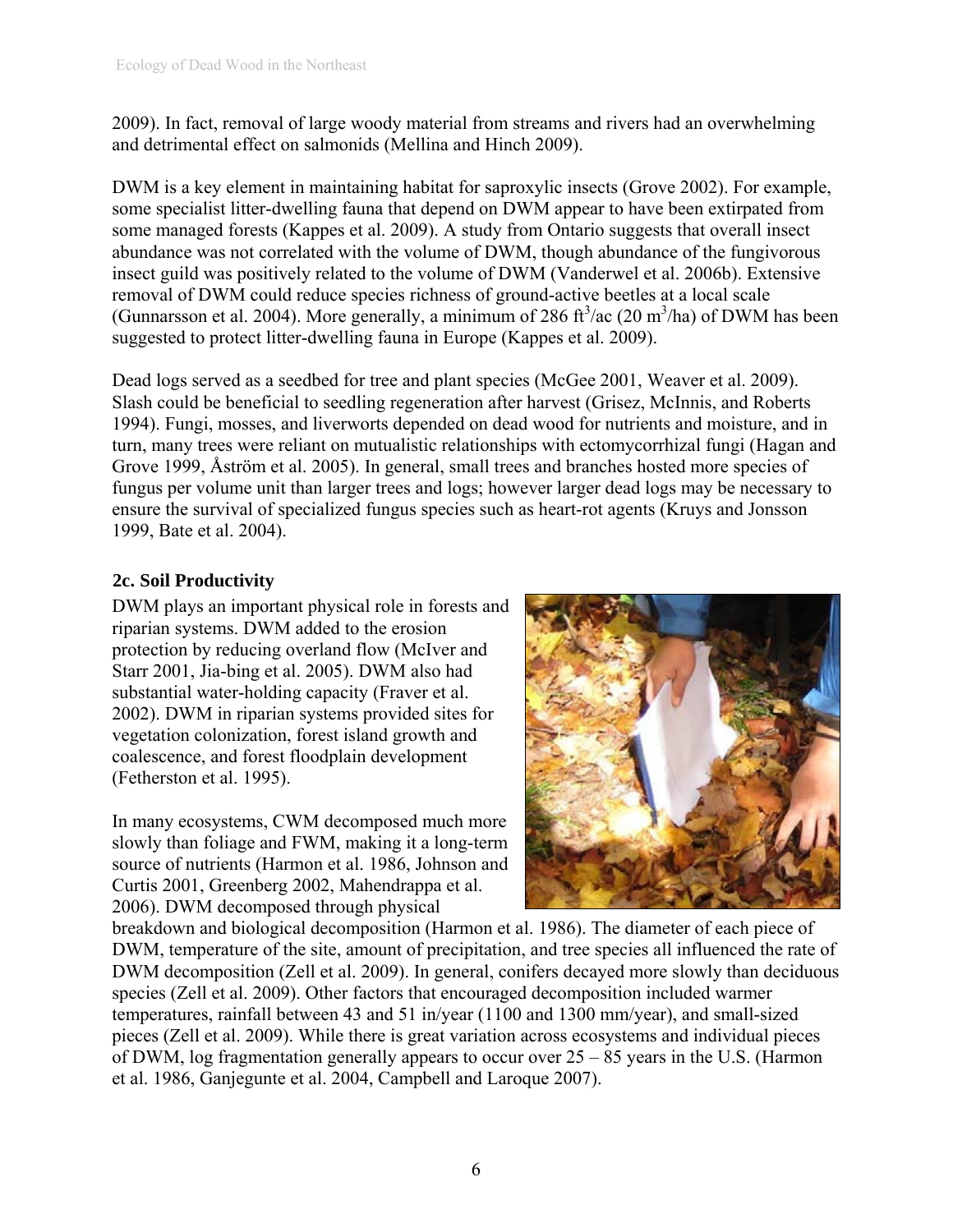In some ecosystems, DWM represents a large pool of nutrients and is an important contributor to soil organic material (Graham and Cromack Jr. 1982, Harvey et al. 1987). However, review of DWM in Northern coniferous forests suggested that DWM may play a small role in nutrient cycling in those forests (Laiho and Prescott 2004). The same review showed that DWM contributes less than 10 percent of the nutrients (Nitrogen (N), Phosphorus (P), Potassium (K), Calcium (Ca), and Magnesium (Mg) returned in aboveground litter annually, and approximately five percent of the N and P released from decomposing litter or soil annually (Laiho and Prescott 2004). Although DWM is often low in N itself, N fixation in DWM was an important source of this limiting nutrient in both terrestrial and aquatic ecosystems (Harmon et al. 1986). There was a wide range of non-symbiotic N fixation, but temperate forests received average input of about 1.8 – 2.7 lb/ac/yr (2 – 3 kg/ha/year) of N (Roskoski 1980, Yowhan Son 2001).

A review of scientific data suggests that when both sensitive sites (including low-nutrient) and clearcutting with whole-tree removal are avoided, then nutrient capital can be protected (see also Hacker 2005). However, there is no scientific consensus on this point because of the range of treatments and experimental sites (Grigal 2000). It is important to emphasize that the impact on soil nutrients is site dependent. Low-nutrient sites are much more likely to be damaged by intensive biomass removal than sites with great nutrient capital or more rapid nutrient inputs. A report on impacts of biomass harvesting from Massachusetts suggested that with partial removals (i.e., a combination of crown thinning and low thinning that removes all small trees for biomass and generates from  $9 - 25$  dry t/ac or  $20 - 56$  Mg/ha) stocks of Ca, the nutrient of greatest concern, could be replenished in 71 years (Kelty et al. 2008). The Massachusetts study was based on previous research with similar results from Connecticut (Tritton et al. 1987, Hornbeck et al. 1990). Leaching, particularly of Ca due to acidic precipitation, can reduce the nutrients available to forests even without harvests (Pierce et al. 1993). However, the Ca-P mineral apatite may provide more sustainable supplies of Ca to forests growing in young soils formed in granitoid parent materials (Yanai et al. 2005).

15 years of data from Hubbard Brook Ecosystem Study indicate that a whole-tree clear cut did not result in the depletion of exchangeable Ca pools (Campbell et al. 2007). The Environmental Impact Statement from the White Mountain National Forest (2005 p.  $3 - 19$ ) demonstrated the variation in Ca removed by treatment and forest type, though even whole-tree clear cut was estimated to remove only four percent of the total Ca pool. A study of an aspen/mixed-hardwood forest showed that even with a clearcut system, Ca stocks would be replenished in 54 years (Boyle et al. 1973). Minnesota's biomass guidelines present data that showed soil nutrient capital



was replenished in less than 50 years even under a whole-tree harvesting scenario (Grigal 2004, MFRC 2007). Whole-tree clearcutting (or whole-tree thinning, e.g., Nord-Larsen 2002) did not greatly reduced amounts of soil carbon or N in some studies (Hornbeck et al. 1986, Hendrickson 1988, Huntington and Ryan 1990, Lynch and Corbett 1991, Olsson et al. 1996, Johnson and Todd 1998). Lack of significant reduction in carbon and N may be due to soil mixing by harvesting equipment (Huntington and Ryan 1990). However, intensive cutting, such as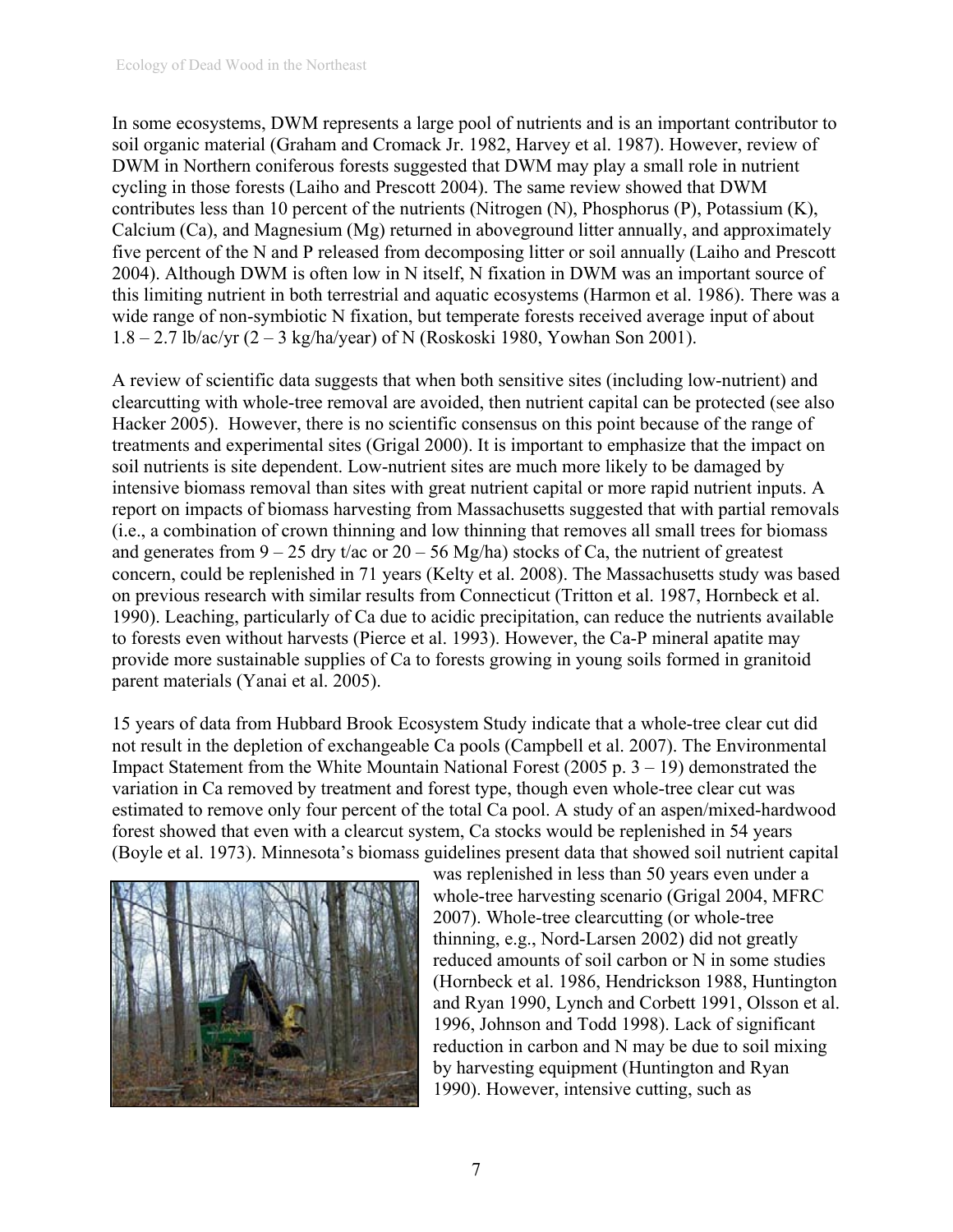<span id="page-9-0"></span>clearcutting with whole-tree removal, can result in significant nutrient losses (Hendrickson 1988, Federer et al. 1989, Hornbeck et al. 1990, Martin et al. 2000, Watmough and Dillon 2003)—in one case, 13 percent of Ca site capital (Tritton et al. 1987).

Low-impact logging techniques that reduce soil disturbance can help protect nutrient capital (Hallett and Hornbeck 2000). Harvesting during the winter after leaf fall can reduce nutrient loss from 10 – 20 percent (Boyle et al. 1973, Hallett and Hornbeck 2000). Alternatively, if logging occurs during spring or summer, leaving tree tops on site would aid in nutrient conservation. Nordic countries have demonstrated that leaving cut trees on the ground in the harvest area until their needles have dropped (one growing season) can also reduce nutrient loss (Nord-Larsen 2002, Richardson et al. 2002).

### **2d. Quantities of Dead Wood**

Site productivity and the rate of decomposition helped determine the amount of dead wood in a given stand (Campbell and Laroque 2007, Brin et al. 2008). As mentioned above, DWM decomposition varies greatly but generally occurs over  $25 - 85$  years in the U.S. (Harmon et al. 1986, Ganjegunte et al. 2004, Campbell and Laroque 2007). All mortality agents including wind, ice, fire, drought, disease, insects, competition, and senescence create dead wood (Jia-bing et al. 2005). Of course, these mortality agents often act synergistically.

A review of 21 reports of quantitative measures of DWM in Eastern forest types shows great variability across forest types and stand development stages (Roskoski 1980, Gore and Patterson 1986, Mattson et al. 1987, McCarthy and Bailey 1994, Duvall and Grigal 1999, Idol et al. 2001, Currie and Nadelhoffer 2002). The reports ranged from  $3 - 61$  t/ac (7 to 137 Mg/ha) with a median of 11 t/ac (24 Mg/ha) and a mean of 15 t/ac (33 Mg/ha; see [Figure 4](#page-9-1)). Measurements of old forests (>80 years old), had a median of 11 t/ac (24 Mg/ha) and a mean of 13 t/ac (29 Mg/ha) in DWM.





<span id="page-9-1"></span>The gray bar shows the range of DWM measurement, the black line shows the median value, and each dot represents one measurement of DWM.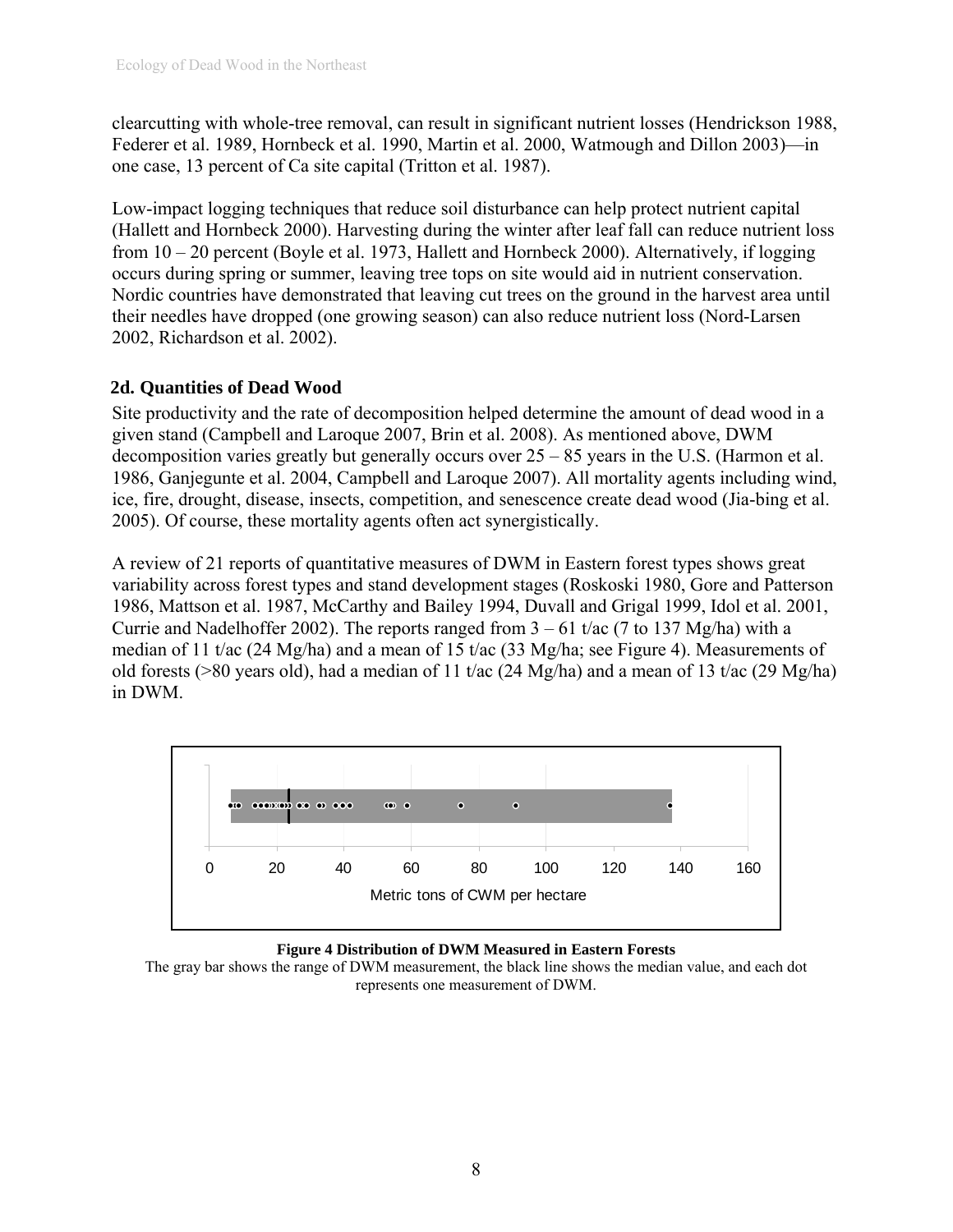<span id="page-10-0"></span>In contrast, a study of U.S. Forest Service inventory plots found a mean of 3.7 t/ac (8.3 Mg/ha) and a median of 2.9 t/ac (6.5 Mg/ha) of DWM across 229 plots in the Northeast (Chojnacky et al. 2004 see Figure 2). This low level of DWM across the landscape may be due to widespread clearcutting in the 1880-1930 period.



**Figure 5 U.S. Forest Service Inventory Estimates of Deadwood Data from Chojnacky et al. 2004** 

# *3. Research by Forest Type*

The following section uses the best available scientific literature to examine the dead wood dynamics of specific forest types in the Northeast. This region encompasses three ecological provinces including Northeastern mixed forest, Adirondack-New England mixed forestconiferous forest, and Eastern broadleaf forest (McNab et al. 2007). Major forest types in the region are white/red/jack pine (*Pinus sp.*), spruce-fir (*Picea sp. - Abies sp.*), oak-hickory (*Quercus sp. - Carya sp.*) or transitional hardwood forests, and northern hardwood forests (Eyre 1980).

The average year round temperature in the Northeast is 46°F (8°C). Winter temperatures average 24°F (-4.3°C) while summer temperatures average 67°F (19.6°C; National Climate Data Center 2008). The prevailing wind direction, from west-to-east, creates a continental climate except for coastal areas moderated by the Atlantic Ocean (Barrett 1980). On average, the region receives 41 in (104 cm) of precipitation which is evenly distributed throughout the year (National Climate Data Center 2008). Elevations range from sea level to mountain tops above 5,300 ft (1,600 m), but much of the region is set on upland plateaus between 500 ft and 1500 ft (150 and 460 m; Barrett 1980). Glaciation created young soils which vary considerably across small spatial scales (Barrett 1980).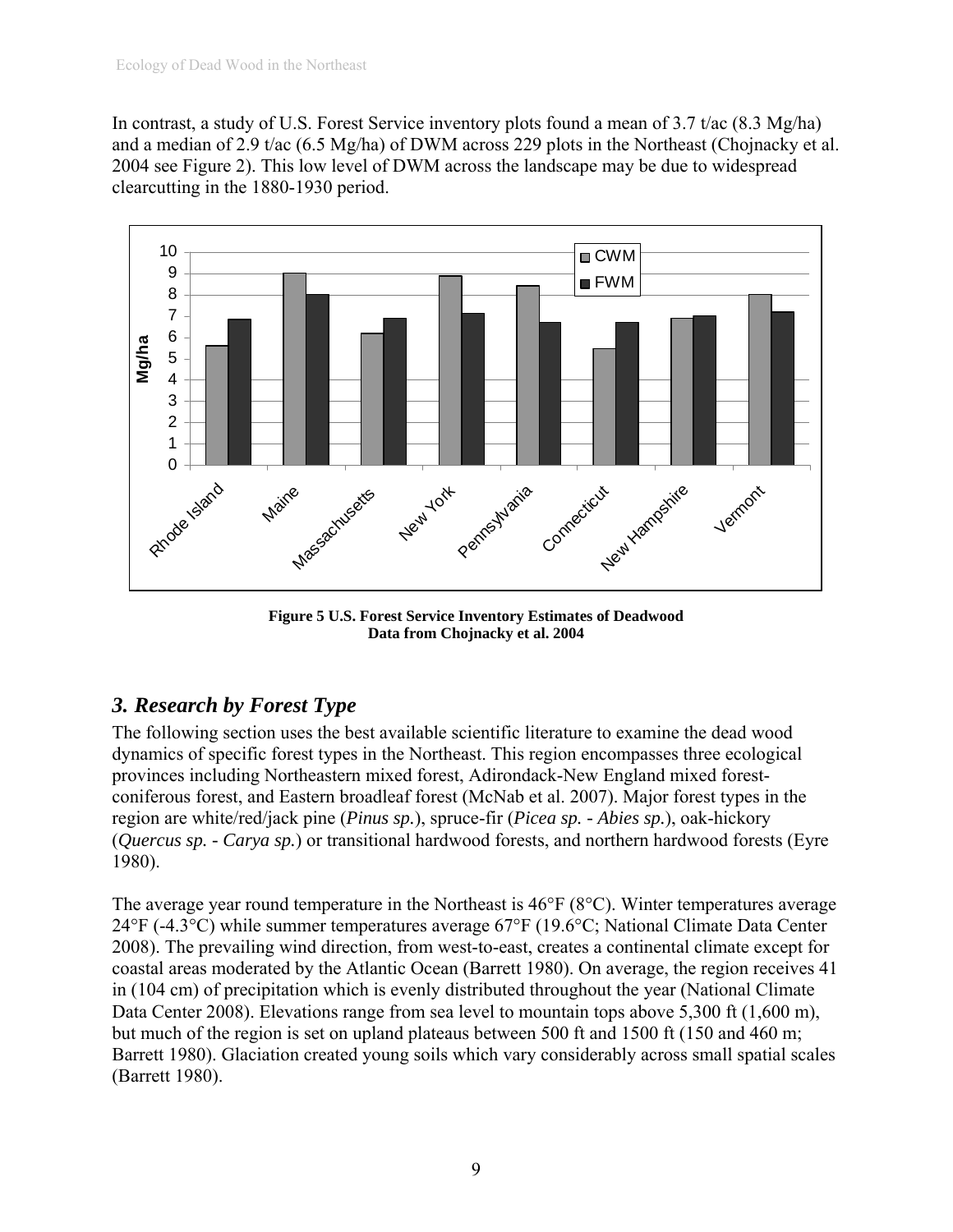<span id="page-11-0"></span>Much of the southern portion of Northeastern forests was cleared for agriculture in the early 19<sup>th</sup> century, leaving less than one percent of the forest cover in an old-growth condition (Cogbill et al. 2002). Currently much of the region is comprised of second- or third-growth forest that has yet to reach late seral stages (Irland 1999). There are about 80 million ac (32 million ha) of timberlands (areas where commercial timber could be produced) and about 4 million ac (1.6 million ha) of reserved forest where harvests are not permitted (Alvarez 2007). Approximately 1,272 million  $ft^3$  (36 million m<sup>3</sup>) of wood are harvested annually out of 3,157 million  $ft^3$  (89 million  $m<sup>3</sup>$ ) of net tree growth (Alvarez 2007).

#### **3a. Spruce-Fir Forests**

Spruce-fir forests dominate the inland areas of Maine as well as the mountain tops northernmost portions of New York, New Hampshire, and Vermont. These forests have cold temperatures and relatively coarse, acidic soils (Barrett 1980). Dead wood is important in spruce-fir ecosystems. For example, in Maine (the state with the greatest area of spruce-fir forests in the Northeast), DWM, snags, and cavity trees are important habitat for 20 percent of bird, 50 percent of mammal, 44 percent of amphibian, and 58 percent of reptile species found there (Flatebo et al. 1999). Animals that rely on DWM in spruce-fir forests include pine marten (*Martes americana atrata*) (Kyle and Strobeck 2003) and may include some saproxylic vertebrates (Majka and Pollock 2006).

In 2001, researchers found the volume of down dead wood in Maine's spruce-fir forest to be 530 ft<sup>3</sup>/ac (37 m<sup>3</sup>/ha) or 3.4 t/ac (7.5 Mg/ha) (Heath and Chojnacky 2001, Table 36). While the average was 3.4 t/ac (7.5 Mg/ha) non-industrial private lands only had 3 t/ac, public lands had 3.3 t/ac, while industrial lands had 3.7 t/ac (Heath and Chojnacky 2001, Table 37). The quadratic-mean, large-end diameter of down wood in Maine's spruce fir-forests measured 6.7 in (17 cm; Heath and Chojnacky 2001). The number of dead trees



in nine red spruce-balsam fir forests ranged from  $85 - 232/$  ac  $(210 - 574/$  ha) or from  $11 - 43$ percent of the basal area (Tritton and Siccama 1990). The nine paper birch-red spruce-balsam fir stands survey ranged from 33-86 dead trees/ac  $(81 \text{ to } -212/\text{ha})$  or  $11 - 35$  percent of basal area (Tritton and Siccama 1990), and overall, 14 percent of the trees in Maine were standing dead (Griffith and Alerich 1996). Dead wood provided an important substrate for spruce and hemlock seedling development (Weaver et al. 2009). While a commercial clearcut reduced the area of dead wood available for seedling growth, 5- and 20-year-selection cutting cycles were not statistically different from the uncut reference stand with  $362 - 501$  ft<sup>2</sup>/ac (83 – 115 m<sup>2</sup>/ha) of dead wood (Weaver et al. 2009).

As described above, spruce-fir forests tend to have two peaks in DWM over time: one early in stand development and a second peak after the stem exclusion phase ([Figure 3\)](#page-6-1). For example, one study showed a change from 63 t/ac (28 Mg/ha) in a stand <20 years, 22 t/ac (10 Mg/ha) in the 41 – 60-year age class, to 117 t/ac (52 Mg/ha) in the 61 – 80-year age class, and returning to less than 56 (25 Mg/ha) in the 101 – 120-year age class (Taylor et al. 2007). Fraver and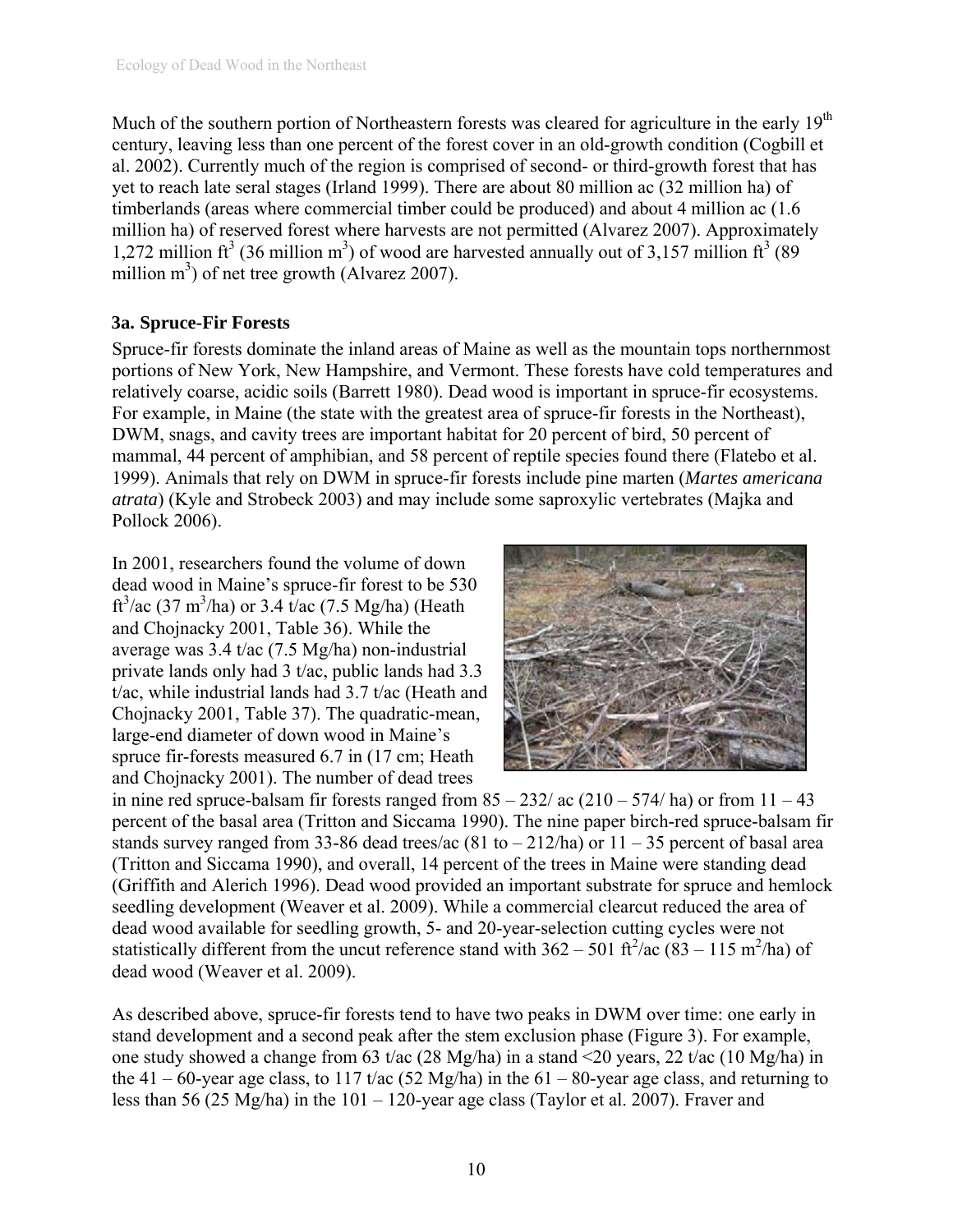colleagues (2002) showed that pre-harvest an Acadian forest had 10 t/ac (23 Mg/ha) of DWM. The harvest in this study increased the mass of DWM, but more of the pieces were small diameter (Fraver et al. 2002). While the harvest method (whole tree, tree length, or cut to length) and harvest system affect the amount of DWM left after harvest, many studies do not specify how material was removed.



Snag densities in balsam fir forests of Newfoundland followed a similar pattern over time. Stands contained nearly 16 snags/ac (40/ha) the first year post harvest; then the density declined below the 4 snags/ac (10/ha) required by the regional forest management guidelines at 20 years post harvest; and finally the number of snags returned to initial levels in the 80 – 100 years post-harvest stands (Smith et al. 2009). Smith and colleagues (2009) recommended retention and recruitment of white birch snags to ensure sufficient snag and DWM density. The Canadian province of Newfoundland and Labrador requires retention of 4 snags/acre while Maine recommends

retention of 3 snags greater than 14 inches DBH and one greater than 24 inches DBH (Flatebo et al. 1999, Smith et al. 2009). Other guidelines recommend between 5 and 6 snags/acre greater than 8 inches and an additional  $4 - 6$  potential cavity trees (Woodley 2005).

A study of two old-growth balsam and black spruce sites demonstrated a wide range of average DWM piece sizes even in unmanaged lands. In the two study sites, the average diameter of the DWM structures were 54.8 cm and 16.1 cm; average height of snags was 4.73 m and 2.52 m; and length of logs were 5.91 m and 4.81 m (Campbell and Laroque 2007). The differences between the two sites are due, in part, to differences in rates of decomposition, i.e., higher rates of decomposition reduce the average size of DWM pieces.

One study of pre-commercial thinning in spruce-fir forests showed that the mass of DWM was reduced from  $29 - 15$  t/ac  $(64 - 34 \text{ Mg/ha})$ ; Briggs et al. 2000). In one study of a spruce-fir whole tree clearcut in Maine, 35 percent of organic matter was in trees and 12 percent was in woody litter and forest floor (Smith Jr et al. 1986). In that study, 23 t/ac (52 Mg/ha) of DWM were left after the harvest, but the whole-tree removal took about 91 percent of N, P, K, and Ca from the site, which was between 2 and 4 times the nutrient removal from a bole-only harvest (Smith Jr et al. 1986). Depletion of Ca is of some concern in Maine, though not as great a concern as in the Central and Southeastern U.S. (Huntington 2005). Spruce-fir forests generally incorporate Ca into merchantable wood at 1.6 kg Ca/ac/yr  $(1.6 \text{ kg ha}^{-1} \text{yr}^{-1})$ ; Huntington 2005). Some sites such as Weymouth Point, Maine, have documented Ca-depletion problems (Smith Jr et al. 1986, Hornbeck et al. 1990, Briggs et al. 2000). The rate of weathering replenishment of Ca in Maine is uncertain, and the Ca-rich mineral apatite may be an important source of Ca (Huntington 2005, Yanai et al. 2005). Climate change and the associated warming and species composition shift may exacerbate Ca depletion in spruce-fir forests (Huntington 2005).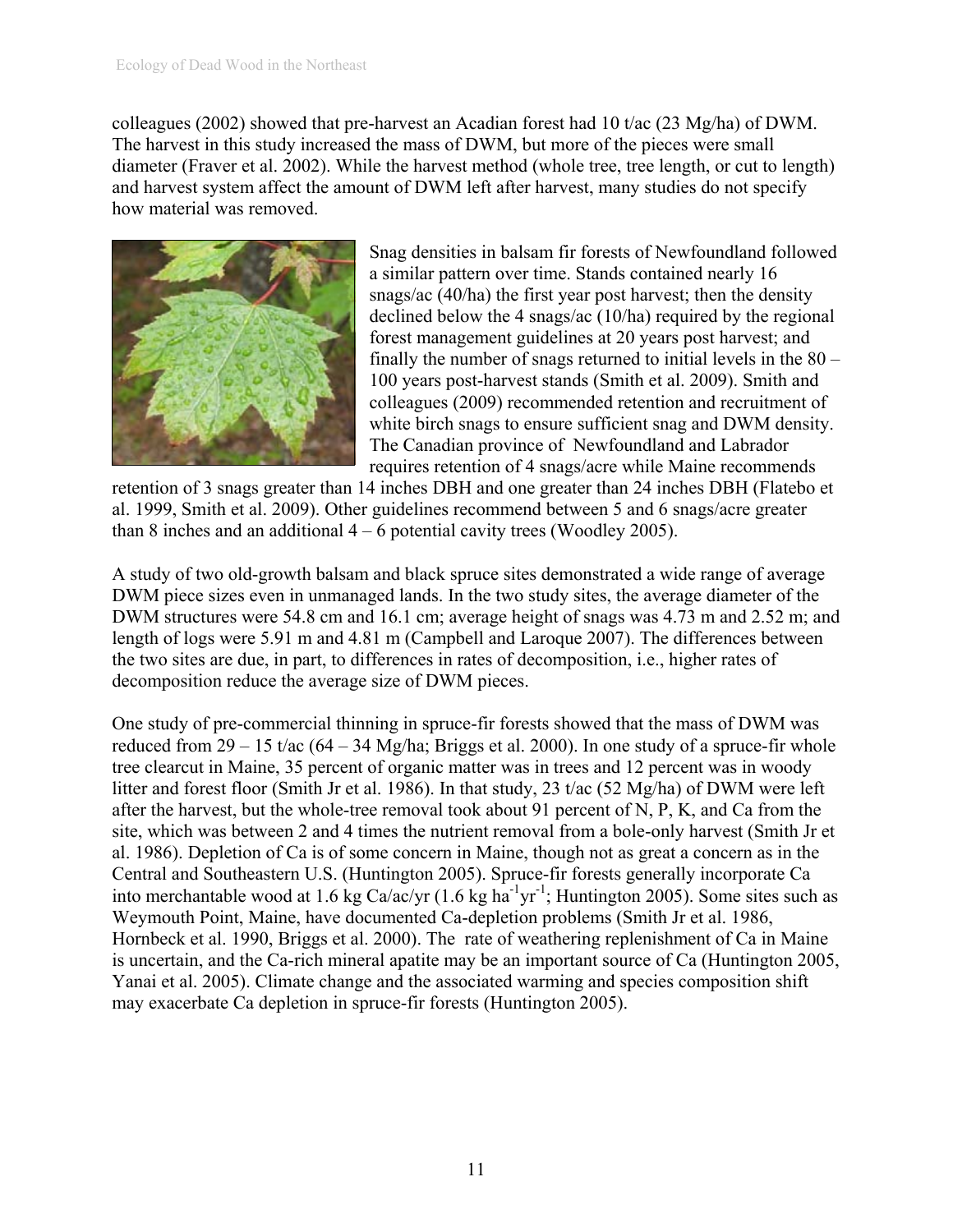#### <span id="page-13-0"></span>**3b. Northern Hardwood Forests**

Northern hardwood forests are dominated by maple (*Acer sp.*), beech (*Fagus grandifolia)*, and birch (*Betula sp.*) and cover lower elevations and southern portions of Maine, New York, New Hampshire, Vermont, and the northern portion of Pennsylvania. Northern hardwood forests also include conifers, e.g., hemlock (*Tsuga canadensis*) and white pine (*Pinus strobus*), in the mixture (Westveld 1956).

In general, the amount of DWM in northern hardwood forests follows the 'U' pattern mentioned above. Young stands have large quantities of DWM; mature stand have less; and older or uncut stands have more. For example, a study in New Hampshire measured 38 t/ac (86 Mg/ha) of DWM in a young stand, 14 t/ac (32 Mg/ha) in mature stands, 20 t/ac (54 Mg/ha) in old stand, and 19 t/ac (42 Mg/ha) in an uncut stand (Gore and Patterson 1986). Gore and Patterson (1986) also note that stands under a selection system had lower quantities of DWM, i.e., 16 t/ac (35 Mg/ha). A review of other studies identified similar temporal patterns and quantities of DWM (see [Figure](#page-13-1)  [6](#page-13-1) from data described in Roskoski 1977, Tritton 1980, Gore and Patterson 1986, McCarthy and Bailey 1994, McGee et al. 1999, Bradford et al. 2009).





<span id="page-13-1"></span>Estimates of the volume of down dead wood in Maine's northern hardwood forests are 598 ft $\frac{3}{ac}$  $(42 \text{ m}^3/\text{ha})$  or 9 t/ac (20.5 Mg/ha Heath and Chojnacky 2001). Keeton (2006) estimates a volume of 600 ft<sup>3</sup>/ac (42 m<sup>3</sup>/ha) of DWM in a multi-aged northern hardwood forest.

The number of dead trees in five hemlock-yellow birch forests range from  $16 - 45/ac(40 -$ 112/ha) or from 3 – 14 percent of the basal area (Tritton and Siccama 1990). The 14 sugar maple-beech-yellow birch stands survey ranged from  $14 - 99$  dead trees/ac  $(35 - 245/ha)$  or  $5 -$ 34 percent of basal area (Tritton and Siccama 1990). Other estimates of snag densities in northern hardwood forests include 5/ac (11/ha) (Kenefic and Nyland 2007), 15/ac (38/ha) (Goodburn and Lorimer 1998), and 17/ac (43/ha) (McGee et al. 1999). Tubbs and colleagues (1987) recommend leaving a between of one and ten live decaying trees/acre of least 18 inches DBH.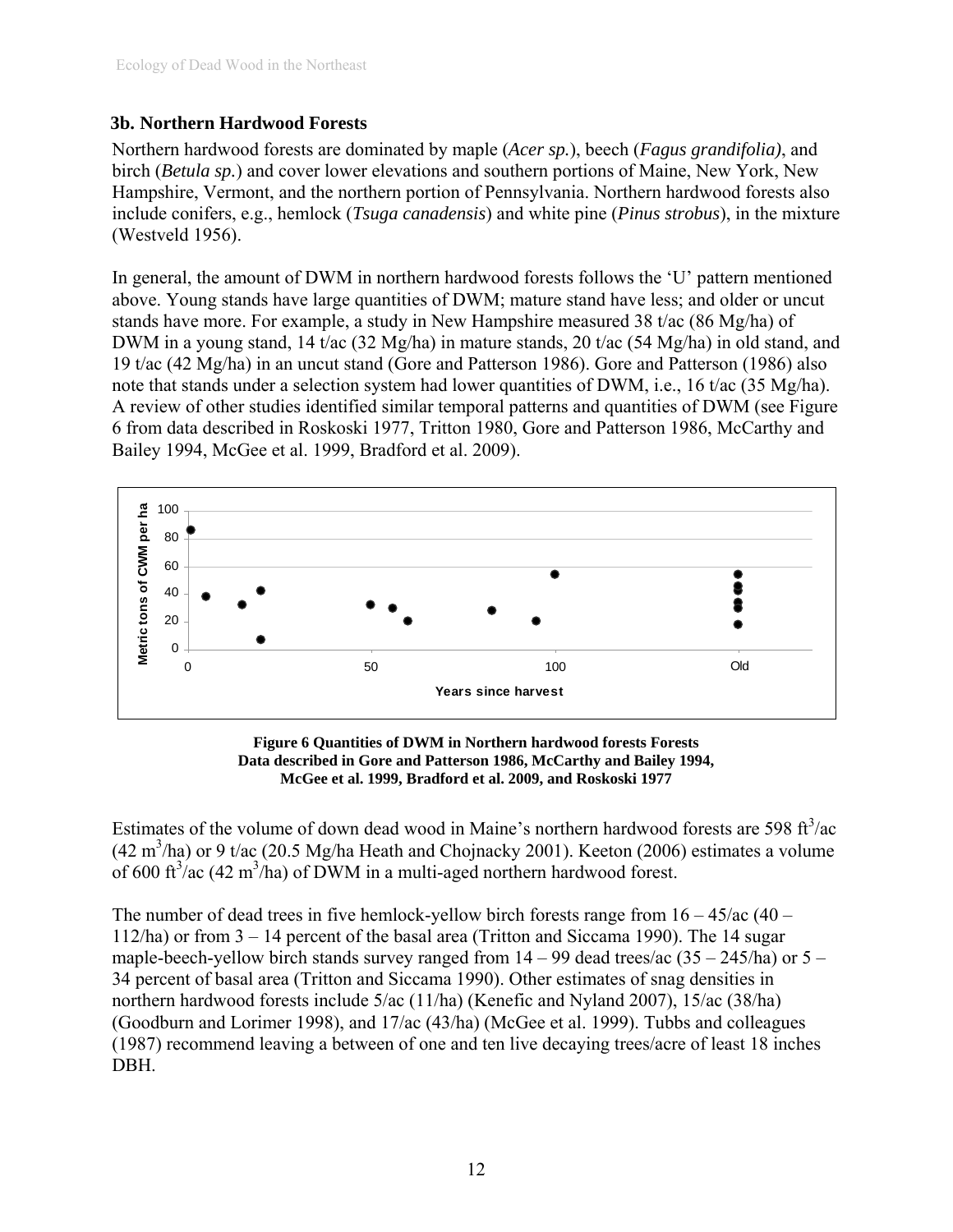<span id="page-14-0"></span>The number of cavity trees is another important habitat element in northern hardwood forests that is reduced by harvest. For example, studies in northern hardwood forests have shown a reduction from 25 cavity trees/ac (62/ha) before harvest and to 11 (27/ha) afterward (Kenefic and Nyland 2007). Another study measured 7 cavity trees/ac (18/ha) in old-growth, 4/ac (11/ha) in even-aged stand, and 5/ac (13/ha) in a stand selection system (Goodburn and Lorimer 1998).

#### **3c. Transition Hardwood Forests**

Oak-hickory forests occupy the southernmost portions of the region. The oak-hickory forests are also considered a transitional forest type between the northern hardwood forests type and the Appalachian hardwoods that dominate further south (Westveld 1956).

As with the other forest types discussed, DWM density tends to follow a 'U' shape in oakhickory forests. For example, Idol and colleagues (2001) found 61 t/ac (137 Mg/ha) in a one-year post-harvest stand, 18 t/ac (40 Mg/ha) in a 31-year-old stand, and 26 t/ac (59 Mg/ha) in a 100 year-old stand. Tritton and colleagues (1987) measured 5.8 t/ac (13 Mg/ha) in an 80-year-old stand in Connecticut.



**Figure 7 DWM in Oak-Hickory Forests Data described in (Tritton et al. 1987, Idol et al. 2001)** 

Estimates of the volume of down dead wood in Maine's oak-hickory forests are 244  $\text{ft}^3/\text{ac}$  (17 m<sup>3</sup>/ha) or 0.7 (1.5 Mg/ha; Heath and Chojnacky 2001). Wilson and McComb (2005) estimated the volume of downed logs in a western Massachusetts forest at 143 ft<sup>3</sup>/ac (10 m<sup>3</sup>/ha).

Out of seven oak stands in Connecticut, the number of dead trees ranged from 19 – 44/ac (46 – 109/ha) or 5 – 15 percent of basal area (Tritton and Siccama 1990). The decadal fall rates of snags in a Massachusetts study varied from 52 – 82 percent (Wilson and McComb 2005). Snags, particularly large-diameter snags, provide important nesting and foraging sites for birds (Brawn et al. 1982). In general, wildlife habitat requirements for dead wood are poorly documented, but it is clear that some wildlife species rely on dead wood in oak-hickory forests (Kluyver 1961, DeGraaf et al. 1992).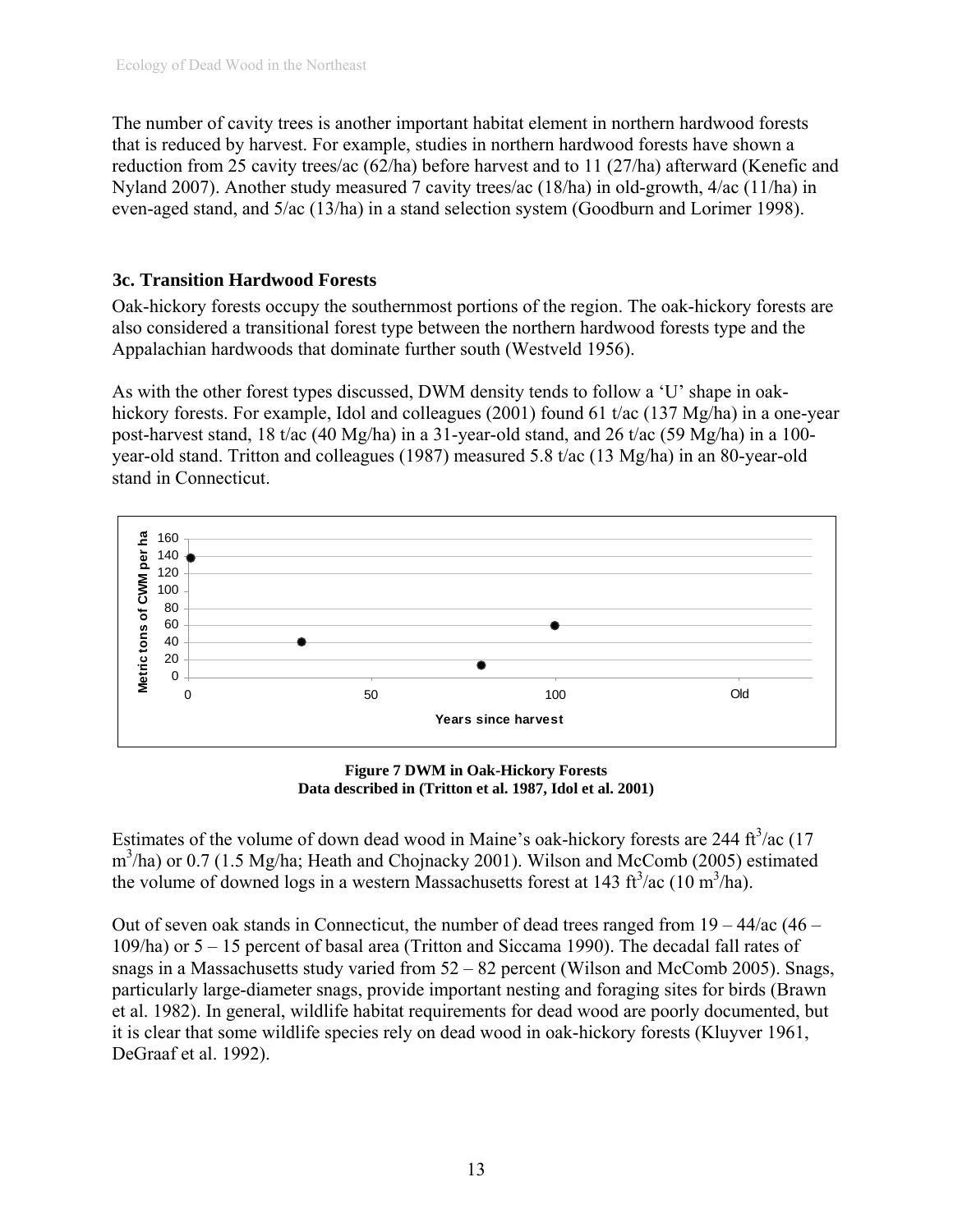<span id="page-15-0"></span>A study in Appalachian oak-hickory forests showed that the decomposing residues left after a sawlog harvest increased concentration of Ca, K, and Mg in foliage and soils after 15 years in comparison to a whole-tree harvest (Johnson and Todd 1998). However, the study found no impacts on soil carbon, vegetation biomass, species composition, vegetation N or P concentration, soil-bulk density, or soil N because of the whole-tree harvest (Johnson and Todd 1998).

#### **3d. White Pine and Red Pine Forests**

Pine forests are found in the coastal areas of Maine and New Hampshire and much of central Massachusetts. Pine forests tend to occupy sites with coarse-textured, well-drained soils (Barrett 1980).

Estimates of the volume of down dead wood in Maine's pine forests are 255 ft $^3$ /ac (18 m $^3$ /ha) or 1.6 t/ac (3.5 Mg/ha; Heath and Chojnacky 2001). A review of research on DWM in the red pine forests of the Great Lakes area showed that there were 50 t/ac (113 Mg/ha) of DWM in an unmanaged forest at stand initiation and 4.5 t/ac (10 Mg/ha) in a 90-year-old stand (Duvall and Grigal 1999). In comparison, the managed stand Duvall and Grigal (1999) studied had less DWM at both initiation 8.9 t/ac (20 Mg/ha) and at 90 years 2.9 t/ac (6.6 Mg/ha). The same review showed the unmanaged stand had 30 snags/ac (74/ha) while the managed forest had 6.9/ac (17/ha; Duvall and Grigal 1999). Red and white pine that fall to the ground at time of death will become substantially decayed (decay class IV of V) within 60 years (Vanderwel et al. 2006a).

While not a recognized forest type, stands with a mix of oak, other hardwoods, white pine, and hemlock are common. Many of the red oak and white pine stands on sandy outwash sites are susceptible to nutrient losses because of a combination of low-nutrient capital and past nutrient depletion (Hallett and Hornbeck 2000).

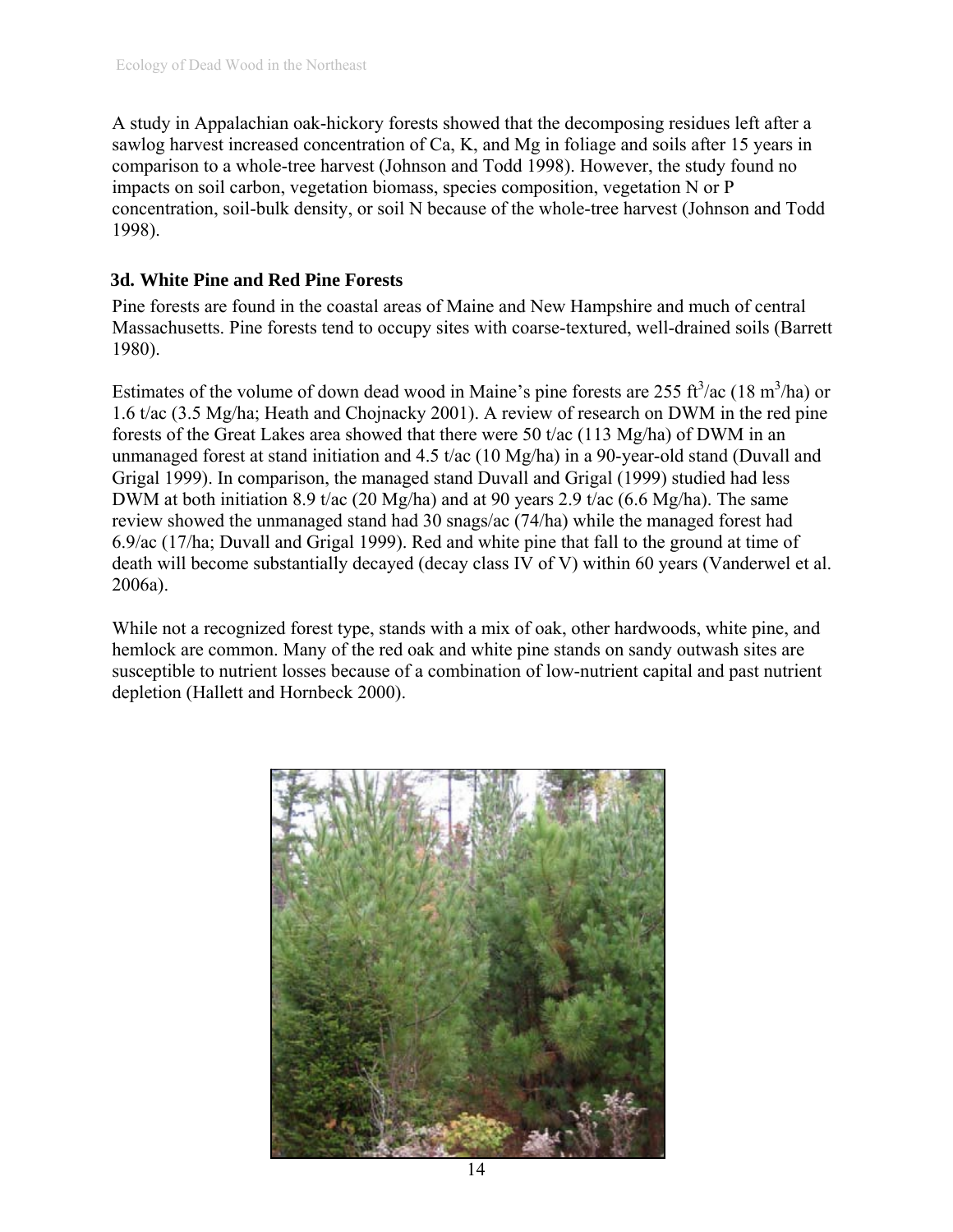## <span id="page-16-0"></span>*4. References*

- Alvarez, M. 2007. The State of America's Forests. Society of American Foresters, Bethesda, MD.
- Angermeier, P. l., and J. r. Karr. 1984. Relationships between Woody Debris and Fish Habitat in a Small Warmwater Stream. *Transactions of the American Fisheries Society* 113(6):716- 726.
- Åström, M., M. Dynesius, K. Hylander, and C. Nilsson. 2005. Effects of Slash Harvest on Bryophytes and Vascular Plants in Southern Boreal Forest Clear-Cuts. *Journal of Applied Ecology* 42(6):1194-1202.
- Barrett, J. W. 1980. The Northeastern Region. Pages 25-65 *in* J. W. Barrett, editor. *Regional Silviculture of the United States*. John Wiley and Sons, New York, NY.
- Bate, L. J., T. R. Torgersen, M. J. Wisdom, and E. O. Garton. 2004. Performance of Sampling Methods to Estimate Log Characteristics for Wildlife. *Forest Ecology and Management* 199(1):83-102.
- Bowman, J. C., D. Sleep, G. J. Forbes, and M. Edwards. 2000. The Association of Small Mammals with Coarse Woody Debris at Log and Stand Scales. *Forest Ecology and Management* 129(1-3):119-124.
- Boyle, J. R., J. J. Phillips, and A. R. Ek. 1973. "Whole Tree" Harvesting: Nutrient Budget Evaluation. *Journal of Forestry* 71(12):760-762.
- Bradford, J., P. Weishampel, M.-L. Smith, R. Kolka, R. A. Birdsey, S. V. Ollinger, and M. G. Ryan. 2009. Detrital Carbon Pools in Temperate Forests: Magnitude and Potential for Landscape-Scale Assessment. *Canadian Journal of Forest Research* 39(4): 802–813.
- Brawn, J. D., W. H. Elder, and K. E. Evans. 1982. Winter Foraging by Cavity Nesting Birds in an Oak-Hickory Forest. *Wildlife Society Bulletin* 10(3):271-275.
- Briggs, R. D., J. W. Hornbeck, C. T. Smith, R. C. Lemin, and M. L. McCormack. 2000. Long-Term Effects of Forest Management on Nutrient Cycling in Spruce-Fir Forests. *Forest Ecology and Management* 138(1-3):285-299.
- Brin, A., C. Meredieu, D. Piou, H. Brustel, and H. Jactel. 2008. Changes in Quantitative Patterns of Dead Wood in Maritime Pine Plantations over Time. *Forest Ecology and Management* 256(5):913-921.
- Butts, S. R., and W. C. McComb. 2000. Associations of Forest-Floor Vertebrates with Coarse Woody Debris in Managed Forests of Western Oregon. *The Journal of Wildlife Management* 64(1):95-104.
- Campbell, J. L., C. T. Driscoll, C. Eagar, G. E. Likens, T. G. Siccama, C. E. Johnson, T. J. Fahey, S. P. Hamburg, R. T. Holmes, A. S. Bailey, and D. C. Buso. 2007. Long-Term Trends from Ecosystem Research at the Hubbard Brook Experimental Forest. GTR-NRS-17, U.S. Forest Service, Northern Research Station, Newtown Square, PA.
- Campbell, L. J., and C. P. Laroque. 2007. Decay Progression and Classification in Two Old-Growth Forests in Atlantic Canada. *Forest Ecology and Management* 238(1-3):293-301.
- Carey, A. B., and M. L. Johnson. 1995. Small Mammals in Managed, Naturally Young, and Old-Growth Forests. *Ecological Applications* 5(2):336-352.
- Chojnacky, D. C., R. A. Mickler, L. S. Heath, and C. W. Woodall. 2004. Estimates of Down Woody Materials in Eastern Us Forests. *Environmental Management* 33:S44-S55.
- Cogbill, C. V., J. Burk, and G. Motzkin. 2002. The Forests of Presettlement New England, USA: Spatial and Compositional Patterns Based on Town Proprietor Surveys. *Journal of Biogeography* 29(10-11):1279-1304.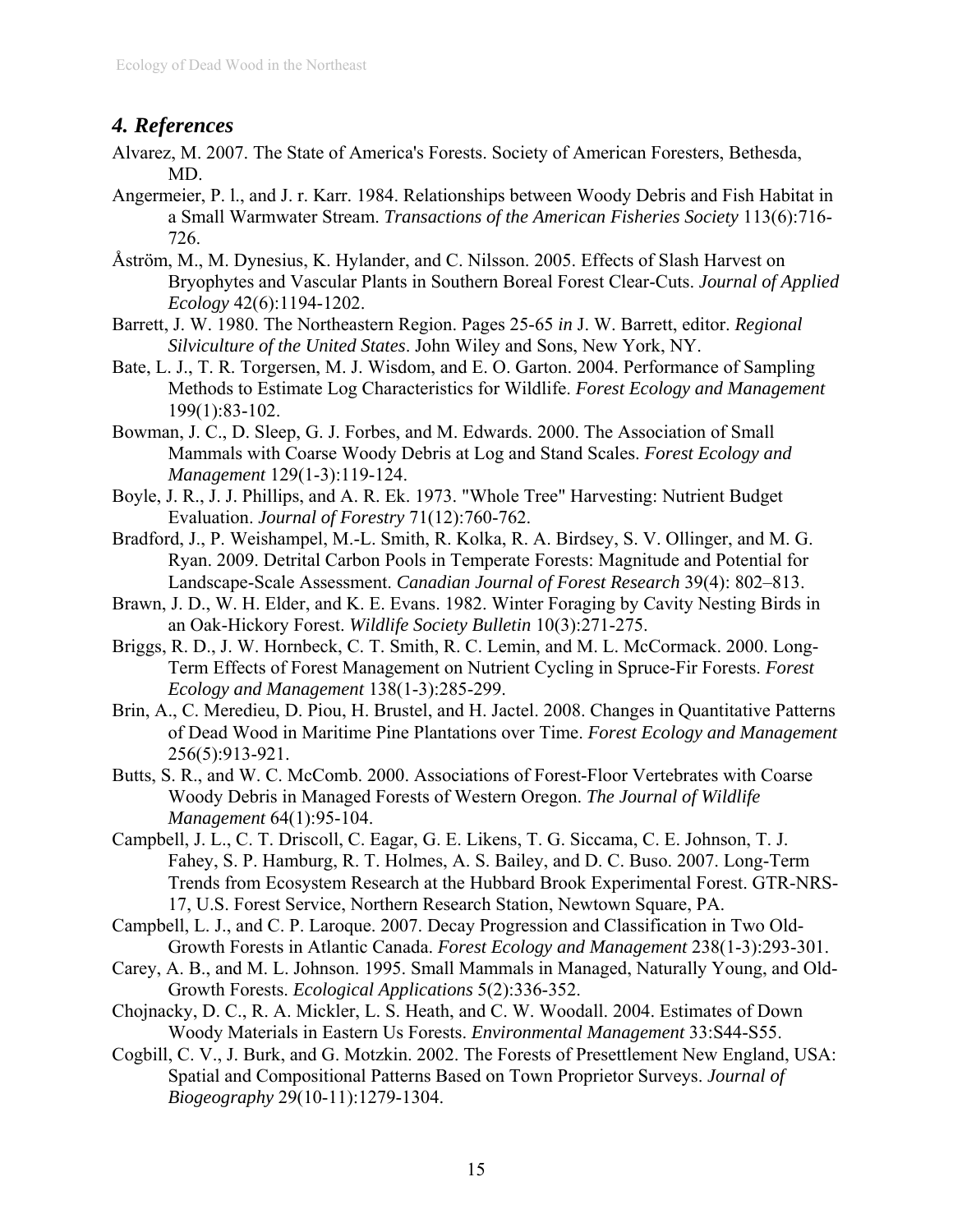- Currie, W. S., and K. J. Nadelhoffer. 2002. The Imprint of Land-Use History: Patterns of Carbon and Nitrogen in Downed Woody Debris at the Harvard Forest. *Ecosystems* 5(5):446-460.
- DeGraaf, R. M., M. Yamasaki, W. B. Leak, and J. W. Lanier. 1992. New England Wildlife: Management Forested Habitats. General Technical Report NE-144, USDA Forest Service, Northeastern Forest Experiment Station, Radnor, PA.
- Duvall, M. D., and D. F. Grigal. 1999. Effects of Timber Harvesting on Coarse Woody Debris in Red Pine Forests across the Great Lakes States, USA. 12(29):1926-1934.
- Evans, A. M. 2008. Synthesis of Knowledge from Woody Biomass Removal Case Studies. The Forest Guild, Santa Fe, NM.
- Evans, A. M., and A. J. Finkral. 2009. From Renewable Energy to Fire Risk Reduction: A Synthesis of Biomass Harvesting and Utilization Case Studies in Us Forests. *Global Change Biology Bioenergy* 1(3):211-219.
- Evans, A. M., and R. T. Perschel. 2009. An Assessment of Biomass Harvesting Guidelines. The Forest Guild, Santa Fe, NM.
- Everett, R. A., and G. M. Ruiz. 1993. Coarse Woody Debris as a Refuge from Predation in Aquatic Communities. *Oecologia* 93(4):475-486.
- Eyre, F. H. 1980. *Forest Cover Types of the United States and Canada*. Society of American Foresters, Bethesda, MD.
- Federer, C. A., J. W. Hornbeck, L. M. Tritton, C. W. Martin, R. S. Pierce, and C. T. Smith. 1989. Long-Term Depletion of Calcium and Other Nutrients in Eastern Us Forests. *Environmental Management* 13(5):593-601.
- Fetherston, K. L., R. J. Naiman, and R. E. Bilby. 1995. Large Woody Debris, Physical Process, and Riparian Forest Development in Montane River Networks of the Pacific Northwest. *Geomorphology* 13(1-4):133-144.
- Flatebo, G., C. R. Foss, and S. K. Pelletier. 1999. Biodiversity in the Forests of Maine: Guidelines for Land Management. University of Maine, Cooperative Extension, Orono, ME.
- Fraver, S., R. G. Wagner, and M. Day. 2002. Dynamics of Coarse Woody Debris Following Gap Harvesting in the Acadian Forest of Central Maine, U.S.A. *Canadian Journal of Forest Research* 32(12):2094-2105.
- Freedman, B., V. Zelazny, D. Beaudette, T. Fleming, G. Johnson, S. Flemming, J. S. Gerrow, G. Forbes, and S. Woodley. 1996. Biodiversity Implications of Changes in the Quantity of Dead Organic Matter in Managed Forests. *Environmental Reviews* 4(3):238–265.
- Ganjegunte, G. K., L. M. Condron, P. W. Clinton, M. R. Davis, and N. Mahieu. 2004. Decomposition and Nutrient Release from Radiata Pine (*Pinus Radiata*) Coarse Woody Debris. *Forest Ecology and Management* 187(2-3):197-211.
- Goodburn, J. M., and C. G. Lorimer. 1998. Cavity Trees and Coarse Woody Debris in Old Growth and Managed Northern Hardwood Forests in Wisconsin and Michigan. *Canadian Journal of Forest Reseach* 28:427–438.
- Gore, J. A., and W. A. Patterson, III,. 1986. Mass of Downed Wood in Northern Hardwood Forests in New Hampshire: Potential Effects of Forest Management. *Canadian Journal of Forest Research* 16(2):335-339.
- Graham, R. L., and K. Cromack Jr. 1982. Mass, Nutrient Content, and Decay Rate of Dead Boles in Rain Forests of Olympic National Park. *Canadian Journal of Forest Research* 12(3):511–521.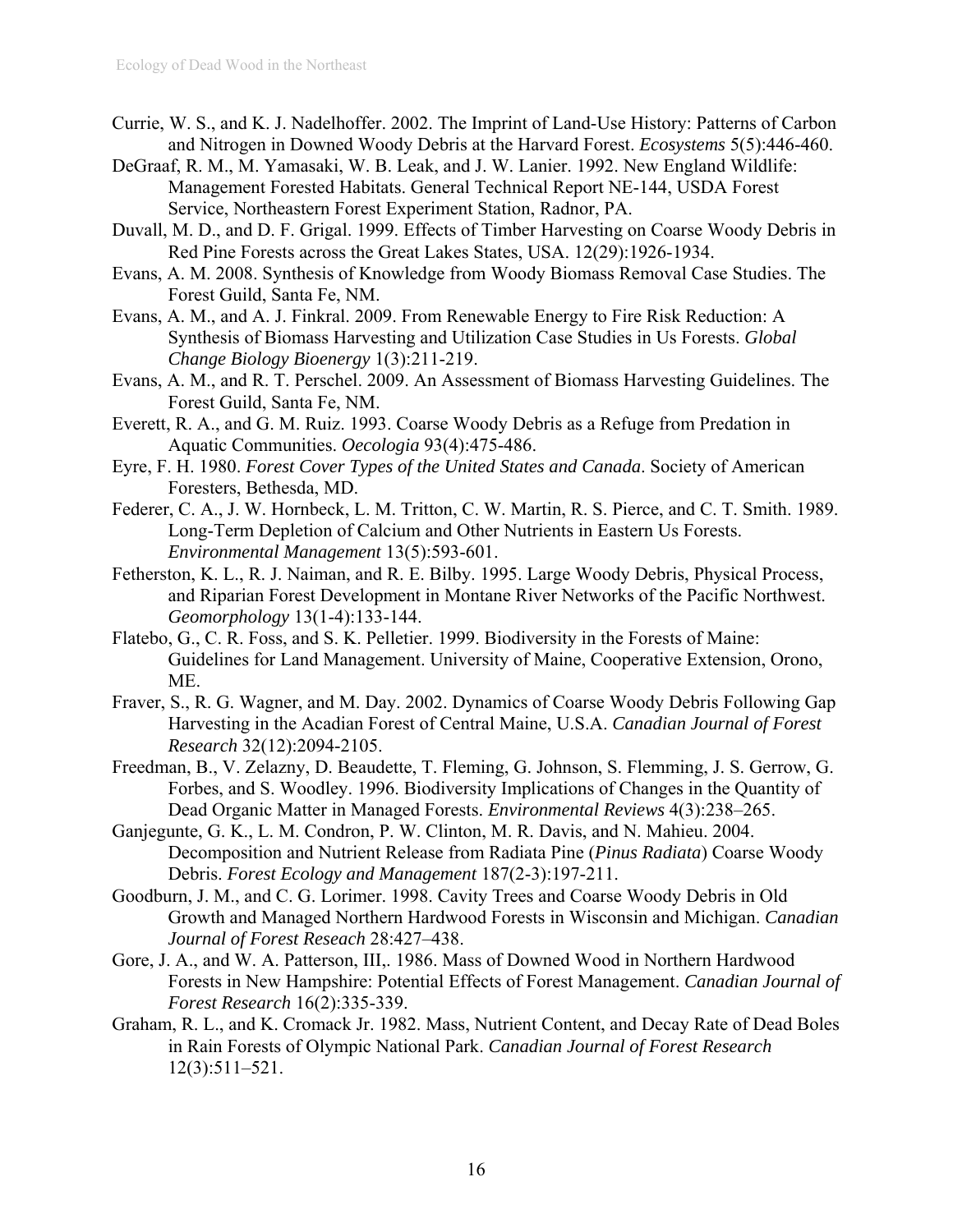- Greenberg, C. H. 2002. Response of White-Footed Mice (Peromyscus Leucopus) to Coarse Woody Debris and Microsite Use in Southern Appalachian Treefall Gaps. *Forest Ecology and Management* 164(1-3):57-66.
- Griffith, D. M., and C. L. Alerich. 1996. Forest Statistics for Maine, 1995. RB-NE-135, U.S. Forest Service, Northeastern Research Station, Newtown Square, PA.
- Grigal, D. F. 2000. Effects of Extensive Forest Management on Soil Productivity. *Forest Ecology and Management* 138(1-3):167-185.
- Grigal, D. F. 2004. An Update of Forest Soils. A Technical Paper for a Generic Environmental Impact Statement on Timber Harvesting and Forest Management in Minnesota. Laurentian Energy Agency, Virginia, MN.
- Grisez, T. J. 1960. Slash Helps Protect Seedlings from Deer Browsing. *Journal of Forestry* 58(5):385-387.
- Grove, S. J. 2002. Saproxylic Insect Ecology and the Sustainable Management of Forests. *Annual Review of Ecology and Systematics* 33(1):1-23.
- Gunnarsson, B., K. Nittérus, and P. Wirdenäs. 2004. Effects of Logging Residue Removal on Ground-Active Beetles in Temperate Forests. *Forest Ecology and Management* 201(2- 3):229-239.
- Gurnell, A. M., K. J. Gregory, and G. E. Petts. 1995. The Role of Coarse Woody Debris in Forest Aquatic Habitats: Implications for Management. *Aquatic Conservation: Marine and Freshwater Ecosystems* 5(2):143-166.
- Hacker, J. J. 2005. Effects of Logging Residue Removal on Forest Sites: A Literature Review. Resource Analytics and West Central Wisconsin Regional Planning Commission, Eau Claire, WI.
- Hagan, J. M., and S. L. Grove. 1999. Coarse Woody Debris: Humans and Nature Competing for Trees. *Journal of Forestry* 97(1):6-11.
- Hale, C. M., J. Pastor, and K. A. Rusterholz. 1999. Comparison of Structural and Compositional Characteristics in Old-Growth and Mature, Managed Hardwood Forests of Minnesota, U.S.A. *Canadian Journal of Forest Research* 29:1479-1489.
- Hallett, R. A., and J. W. Hornbeck. 2000. Managing Oak and Pine Stands on Outwash Sands: Protecting Plant Nutrients. *Northern Journal of Applied Forestry* 17(2):57-61.
- Harmon, M. E., J. F. Franklin, F. J. Swanson, P. Sollins, S. V. Gregory, J. D. Lattin, N. H. Anderson, S. P. Cline, N. G. Aumen, J. R. Sedell, G. W. Lienkaemper, K. Cromack Jr., and K. W. Cummins. 1986. Ecology of Coarse Woody Debris in Temperate Ecosystems Advances in Ecological Research. Pages 133-302 *in* A. MacFadyen and E. D. Ford, editors. *Advances in Ecological Research*. Academic Press, London, UK.
- Harvey, A. E., M. F. Jurgensen, M. J. Larsen, and R. T. Graham. 1987. Decaying Organic Materials and Soil Quality in the Inland Northwest: A Management Opportunity. GTR-INT-225, U.S. Forest Service, Intermountain Research Station., Ogden, UT.
- Heath, L. S., and D. C. Chojnacky. 2001. Down Dead Wood Statistics for Maine Timberlands, 1995. RB-NE-150, Forest Service, Northeastern Research Station, Newtown Square, PA.
- Hendrickson, O. Q. 1988. Biomass and Nutrients in Regenerating Woody Vegetation Following Whole-Tree and Conventional Harvest in a Northern Mixed Forest. *Canadian Journal of Forest Research* 18(11):1427–1436.
- Hornbeck, J. W., C. W. Martin, R. S. Pierce, F. H. Bormann, G. E. Likens, and J. S. Eaton. 1986. Clearcutting Northern hardwood forests: Effects on Hydrologic and Nutrient Ion Budgets. *Forest Science* 32:667-686.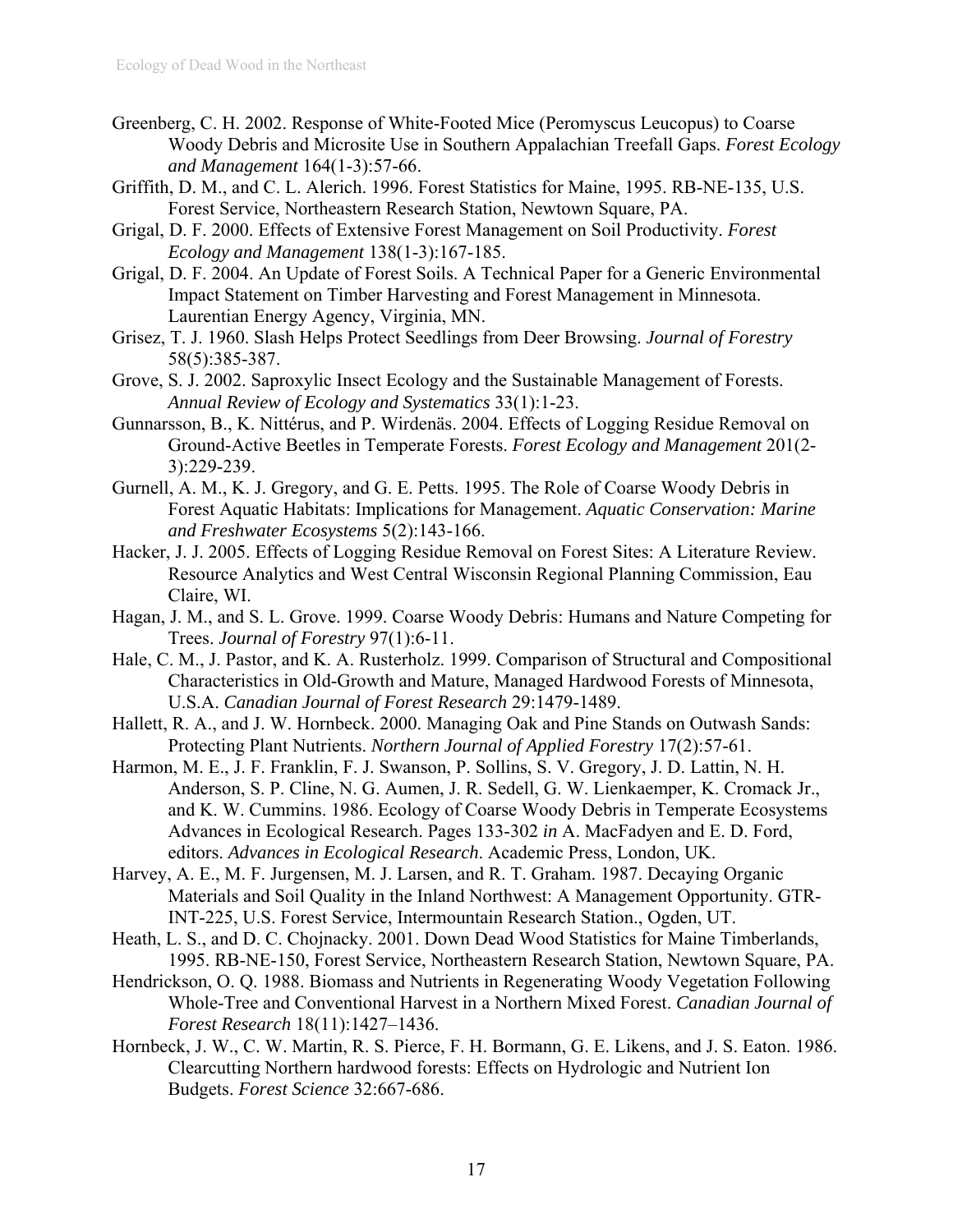- Hornbeck, J. W., C. T. Smith, Q. W. Martin, L. M. Tritton, and R. S. Pierce. 1990. Effects of Intensive Harvesting on Nutrient Capitals of Three Forest Types in New England. *Forest Ecology and Management* 30(1-4):55-64.
- Huntington, T. G. 2005. Assessment of Calcium Status in Maine Forests: Review and Future Projection. *Canadian Journal of Forest Research* 35(5):1109-1121.
- Huntington, T. G., and D. F. Ryan. 1990. Whole-Tree-Harvesting Effects on Soil Nitrogen and Carbon. *Forest Ecology and Management* 31(4):193-204.
- Idol, T. W., R. A. Figler, P. E. Pope, and F. Ponder. 2001. Characterization of Coarse Woody Debris across a 100 Year Chronosequence of Upland Oak-Hickory Forests. *Forest Ecology and Management* 149(1-3):153-161.
- Irland, L. C. 1999. *The Northeast's Changing Forests*. Harvard Forest, Petersham, MA.
- Jia-bing, W., G. De-xin, H. Shi-jie, Z. Mi, and J. Chang-jie. 2005. Ecological Functions of Coarse Woody Debris in Forest Ecosystem. *Journal of Forestry Research* 16(3):247-252.
- Johnson, D. W., and P. S. Curtis. 2001. Effects of Forest Management on Soil C and N Storage: Meta Analysis. *Forest Ecology and Management* 140(2-3):227-238.
- Johnson, D. W., and D. E. Todd, Jr. 1998. Harvesting Effects on Long-Term Changes in Nutrient Pools of Mixed Oak Forest. *Soil Science Society of America Journal* 62(6):1725-1735.
- Kappes, H., M. Jabin, J. Kulfan, P. Zach, and W. Topp. 2009. Spatial Patterns of Litter-Dwelling Taxa in Relation to the Amounts of Coarse Woody Debris in European Temperate Deciduous Forests. *Forest Ecology and Management* 257(4):1255-1260.
- Keeton, W. S. 2006. Managing for Late-Successional/Old-Growth Characteristics in Northern Hardwood-Conifer Forests. *Forest Ecology and Management* 235(1-3):129-142.
- Kelty, M. J., A. W. D'Amato, and P. K. Barten. 2008. Silvicultural and Ecological Considerations of Forest Biomass Harvesting in Massachusetts. Department of Natural Resources Conservation, University of Massachusetts, Amherst, MA.
- Kenefic, L. S., and R. D. Nyland. 2007. Cavity Trees, Snags, and Selection Cutting: A Northern Hardwood Case Study. *Northern Journal of Applied Forestry* 24(3):192-196.
- Kluyver, H. N. 1961. Food Consumption in Relation to Habitat in Breeding Chickadees. *The Auk* 78(4):532-550.
- Kruys, N., and B. G. Jonsson. 1999. Fine Woody Debris Is Important for Species Richness on Logs in Managed Boreal Spruce Forests of Northern Sweden. *Canadian Journal of Forest Research* 29(8):1295–1299.
- Kyle, C. J., and C. Strobeck. 2003. Genetic Homogeneity of Canadian Mainland Marten Populations Underscores the Distinctiveness of Newfoundland Pine Martens (*Martes Americana Atrata*). *Canadian Journal of Zoology* 81(1):57-66.
- Laiho, R., and C. E. Prescott. 2004. Decay and Nutrient Dynamics of Coarse Woody Debris in Northern Coniferous Forests: A Synthesis. *Canadian Journal of Forest Research* 34(4):763-777.
- Lanham, J. D., and D. C. Guynn, Jr. 1996. Influences of Coarse Woody Debris on Birds in Southern Forests. Pages 101-107 in J. W. McMinn and D. A. Crossley, editors. *Biodiversity and coarse woody debris in southern forests: effects on biodiversity*. U.S. Forest Service. GTR-SE-94.
- Loeb, S. C. 1996. The Role of Coarse Woody Debris in the Ecology of Southeastern Mammals. Pages 108-118 in J. W. McMinn and D. A. Crossley, editors. *Biodiversity and coarse woody debris in southern forests: effects on biodiversity*. U.S. Forest Service. GTR-SE-94.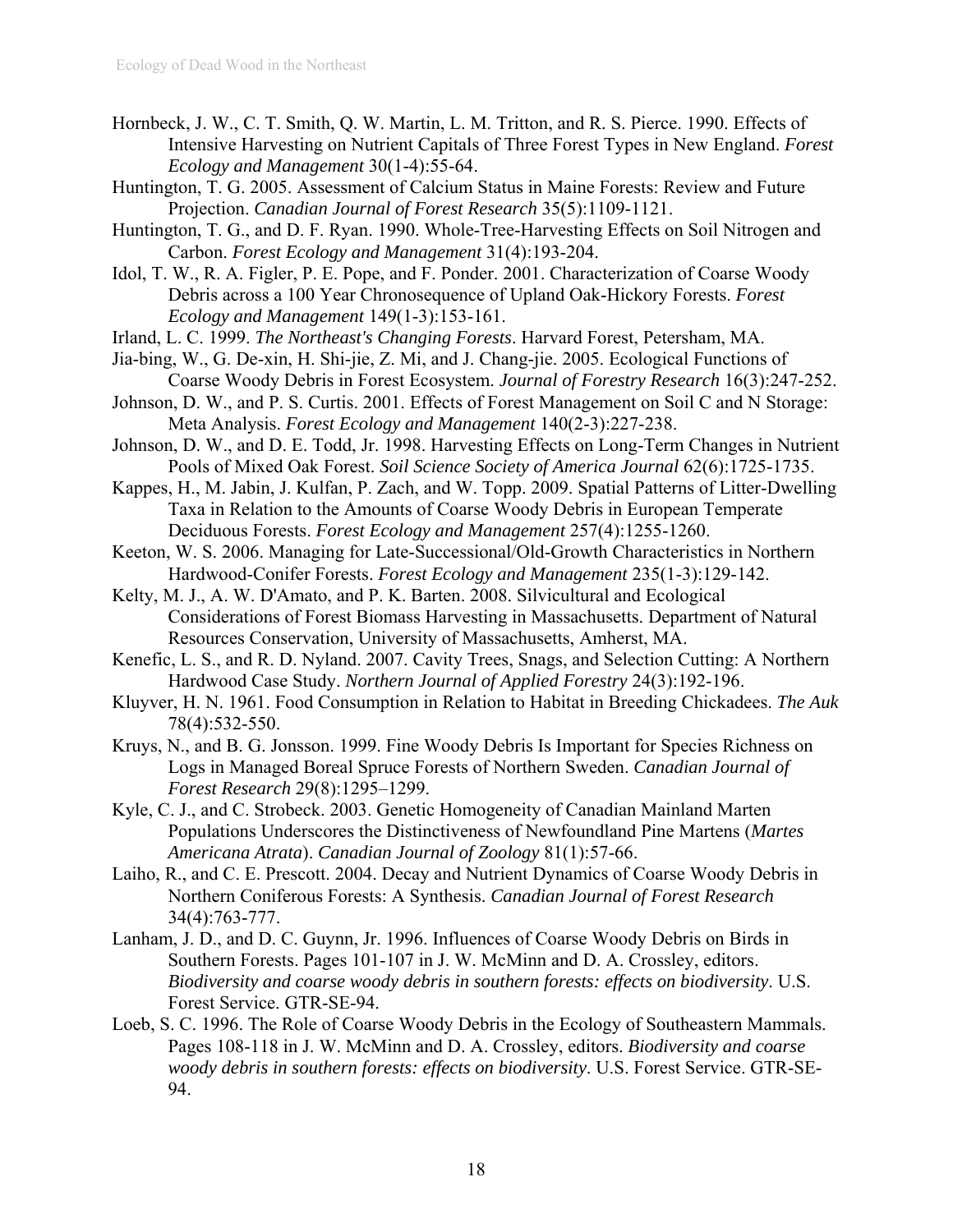- Lynch, J. A., and E. S. Corbett. 1991. Long-Term Implications of Forest Harvesting on Nutrient Cycling in Central Hardwood Forests. Pages 500-518 in L. H. McCormick and K. W. Gottschalk, editors. *8th Central Hardwood Forest Conference.* GTR-NE-148. U.S. Forest Service, Northeastern Forest Experiment Station, University Park, PA.
- Mahendrappa, M. K., C. M. Pitt, D. G. O. Kingston, and T. Morehouse. 2006. Environmental Impacts of Harvesting White Spruce on Prince Edward Island. *Biomass and Bioenergy* 30(4):363-369.
- Majka, C. G., and D. A. Pollock. 2006. Understanding Saproxylic Beetles: New Records of Tetratomidae, Melandryidae, Synchroidae, and Scraptiidae from the Maritime Provinces of Canada (Coleoptera: Tenebrionoidea). *Zootaxa*(1248):45-68.
- Marcus, W. A., R. A. Marston, C. R. Colvard, and R. D. Gray. 2002. Mapping the Spatial and Temporal Distributions of Woody Debris in Streams of the Greater Yellowstone Ecosystem, USA. *Geomorphology* 44(3-4):323-335.
- Martin, C., J. Hornbeck, G. Likens, and D. Buso. 2000. Impacts of Intensive Harvesting on Hydrology and Nutrient Dynamics of Northern Hardwood Forests. *Canadian Journal of Fisheries and Aquatic Sciences* 57(S2):19-29.
- Mattson, K. G., W. T. Swank, and J. B. Waide. 1987. Decomposition of Woody Debris in a Regenerating, Clear-Cut Forest in the Southern Appalachians. *Canadian Journal of Forest Research* 17(7):712–721.
- McCarthy, B. C., and R. R. Bailey. 1994. Distribution and Abundance of Coarse Woody Debris in a Managed Forest Landscape of the Central Appalachians. *Canadian Journal of Forest Research* 24(7):1317–1329.
- McCay, T. S., and M. J. Komoroski. 2004. Demographic Responses of Shrews to Removal of Coarse Woody Debris in a Managed Pine Forest. *Forest Ecology and Management* 189(1-3):387-395.
- McComb, W. 2003. Ecology of Coarse Woody Debris and Its Role as Habitat for Mammals. Pages 374-404 *in* Cynthia J. Zabel, Robert F. Anthony, and R. G. Anthony, editors. *Mammal Community Dynamics: Management and Conservation in the Coniferous Forests of Western North America*. Cambridge University Press, Cambridge, UK.
- McGee, G. G. 2001. Stand-Level Effects on the Role of Decaying Logs as Vascular Plant Habitat in Adirondack Northern Hardwood Forests. *The Journal of the Torrey Botanical Society* 128(4):370-380.
- McGee, G. G., D. J. Leopold, and R. D. Nyland. 1999. Structural Characteristics of Old-Growth, Maturing, and Partially Cut Northern Hardwood Forests. *Ecological Applications* 9(4):1316-1329
- McInnis, B. G., and M. R. Roberts. 1994. The Effects of Full-Tree and Tree-Length Harvests on Natural Regeneration. *Northern Journal of Applied Forestry* 11(4):131-137.
- McIver, J. D., and L. Starr. 2001. A Literature Review on the Environmental Effects of Postfire Logging. *Western Journal of Applied Forestry* 16(4):159-168.
- McNab, W. H., D. T. Cleland, J. A. Freeouf, J. Keys, J.E., G. J. Nowacki, and C. A. Carpenter. 2007. Description of Ecological Subregions: Sections of the Conterminous United States. GTR-WO-76B, U.S. Forest Service, Washington, DC.
- Mellina, E., and S. G. Hinch. 2009. Influences of Riparian Logging and in-Stream Large Wood Removal on Pool Habitat and Salmonid Density and Biomass: A Meta-Analysis. *Canadian Journal of Forest Research* 39(7):1280–1301.
- MFRC. 2007. Biomass Harvest Guidelines. Minnesota Forest Resources Council, St. Paul, MN.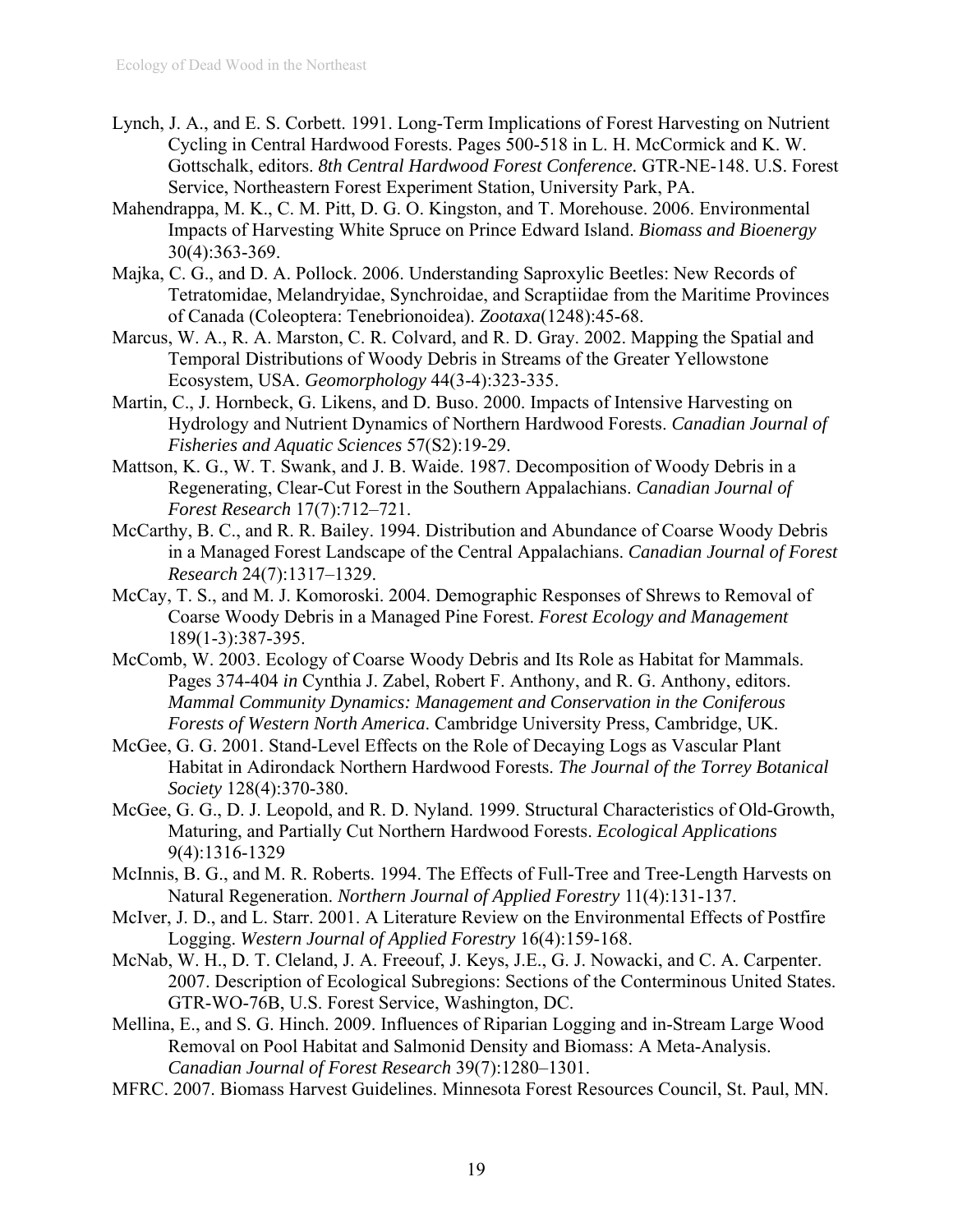- National Climate Data Center. 2008. *US Climate at a Glance*. <http://www.ncdc.noaa.gov/oa/climate/research/cag3/cag3.html>, last accessed 10/1/09.
- Nord-Larsen, T. 2002. Stand and Site Productivity Response Following Whole-Tree Harvesting in Early Thinnings of Norway Spruce (*Picea Abies* (L.) Karst.). *Biomass and Bioenergy*  $23(1):1-12.$
- Nyland, R. D., D. G. Ray, R. D. Yanai, R. D. Briggs, L. Zhang, R. J. Cymbala, and M. J. Twery. 2000. Early Cohort Development Following Even-Aged Reproduction Method Cuttings in New York Northern hardwood forests. *Canadian Journal of Forest Research* 30(1):67- 75.
- Olsson, B. A., H. Staaf, H. Lundkvist, J. Bengtsson, and R. Kaj. 1996. Carbon and Nitrogen in Coniferous Forest Soils after Clear-Felling and Harvests of Different Intensity. *Forest Ecology and Management* 82(1-3):19-32.
- Patrick, D. A., J. Hunter, Malcolm L., and A. J. K. Calhoun. 2006. Effects of Experimental Forestry Treatments on a Maine Amphibian Community. *Forest Ecology and Management* 234(1-3):323-332.
- Pierce, R. S., J. W. Hornbeck, W. C. Martin, L. M. Tritton, T. C. Smith, A. C. Federer, and H. W. Yawney. 1993. Whole-Tree Clearcutting in New England: Manager's Guide to Impacts on Soils, Streams, and Regeneration. GTR-NE-172, U.S. Forest Service, Northeastern Forest Experiment Station, Radnor, PA.
- Richardson, J., R. Björheden, P. Hakkila, A. T. Lowe, and C. T. Smith, editors. 2002. *Bioenergy from Sustainable Forestry: Guiding Principles and Practice*. Kluwer Academic Publishers, Hingham, MA.
- Roskoski, J. 1980. Nitrogen Fixation in Hardwood Forests of the Northeastern United States. *Plant and Soil* 54(1):33-44.
- Roskoski, J. P. 1977. *Nitrogen Fixation in Northern hardwood forests Forests*. Yale University, New Haven, CT.
- Sass, G. G. 2009. Coarse Woody Debris in Lakes and Streams. Pages 60-69 *in* G. E. Likens, editor. *Encyclopedia of Inland Waters*. Academic Press, Oxford.
- Smith, C. Y., M. T. Moroni, and I. G. Warkentin. 2009. Snag Dynamics in Post-Harvest Landscapes of Western Newfoundland Balsam Fir-Dominated Boreal Forests. *Forest Ecology and Management* 258(5):832-839.
- Smith Jr, C. T., M. L. McCormack Jr, J. W. Hornbeck, and C. W. Martin. 1986. Nutrient and Biomass Removals from a Red Spruce - Balsam Fir Whole-Tree Harvest. *Canadian Journal of Forest Research* 16(2):381-388.
- Taylor, A. R., J. R. Wang, and H. Y. H. Chen. 2007. Carbon Storage in a Chronosequence of Red Spruce (*Picea Rubens*) Forests in Central Nova Scotia, Canada. *Canadian Journal of Forest Research* 37(11):2260–2269.
- Tritton, L. M. 1980. *Dead Wood in the Northern Hardwood Forest Ecosystem*. Yale University, New Haven, CT.
- Tritton, L. M., C. W. Martin, J. W. Hornbeck, and R. S. Pierce. 1987. Biomass and Nutrient Removals from Commercial Thinning and Whole-Tree Clearcutting of Central Hardwoods. *Environmental Management* 11(5):659-666.
- Tritton, L. M., and T. G. Siccama. 1990. What Proportion of Standing Trees in Forests of the Northeast Are Dead? *Bulletin of the Torrey Botanical Club* 117(2):163-166.